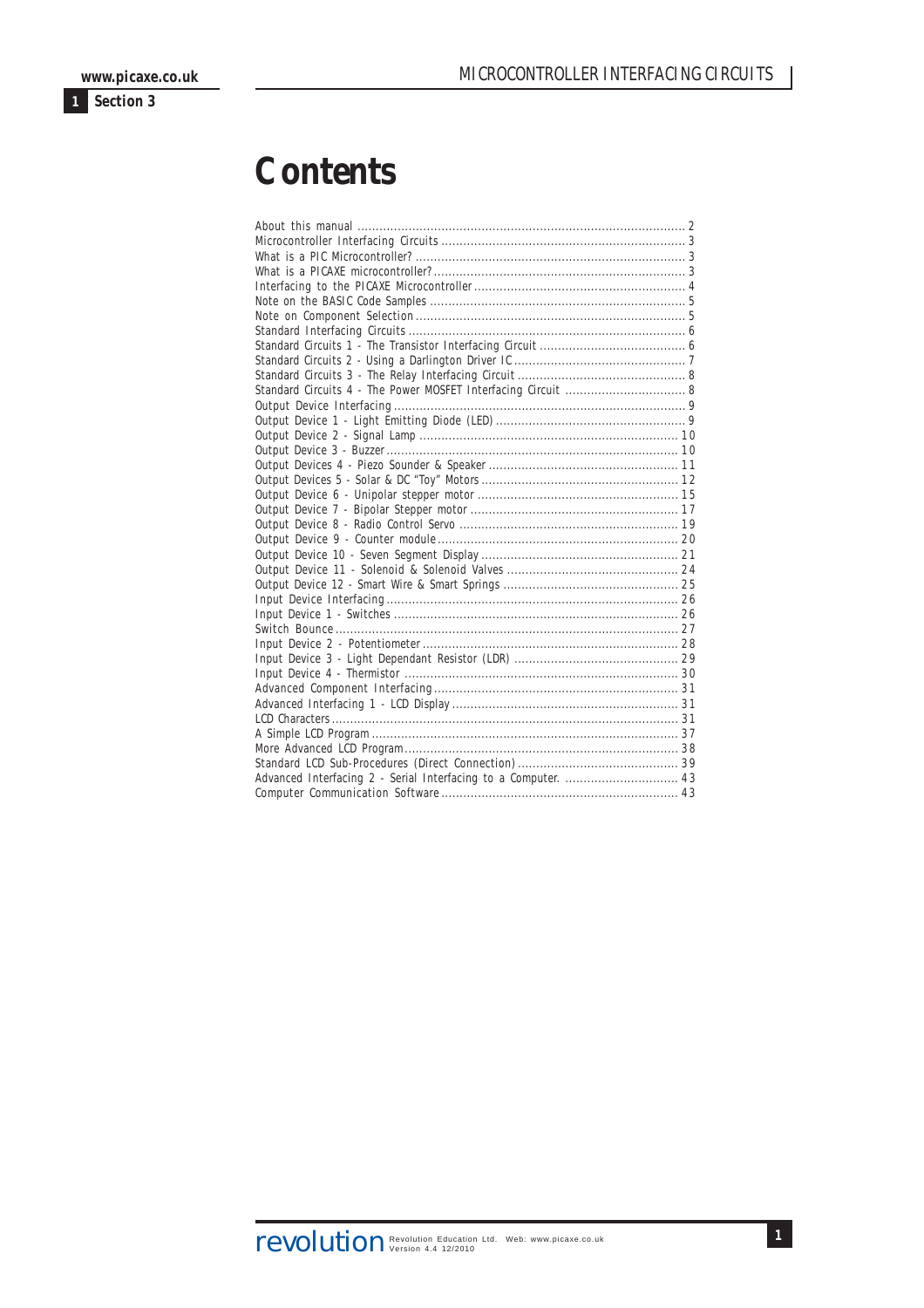<span id="page-1-0"></span>**About this manual**

**Please note an update version of this manual is under preparation. See www.picaxe.co.uk for latest version**

The PICAXE manual is divided into three separate sections:

|             | Section 1 - Getting Started                               | $(picaxe_{manual1.pdf)$ |
|-------------|-----------------------------------------------------------|-------------------------|
| Section 2 - | <b>BASIC Commands</b>                                     | $(picaxe_manual2.pdf)$  |
| Section 3 - | Microcontroller interfacing circuits (picaxe_manual3.pdf) |                         |

This third section provides general microcontroller interfacing circuits, and example programs, for most common input/output transducers used within microcontroller circuits.

For general information on getting started with the PICAXE system please see section 1 of the manual. No prior understanding of microcontrollers is required. A series of tutorials introduces the main features of the system.

For more specific information, syntax and examples of each BASIC Command please see section 2 'BASIC Commands'.

The software used for programming the PICAXE is called the 'Programming Editor'. This software is free to download from www.picaxe.co.uk. This manual was prepared using Version 5.2.0 of the Programming Editor software. Please ensure you are using this version (or later) of the software, as earlier versions may not support all the commands and features described.

The latest version of this document is available on the PICAXE website at **www.picaxe.co.uk**

If you have a question about any command please post a question on the very active support forum at this website.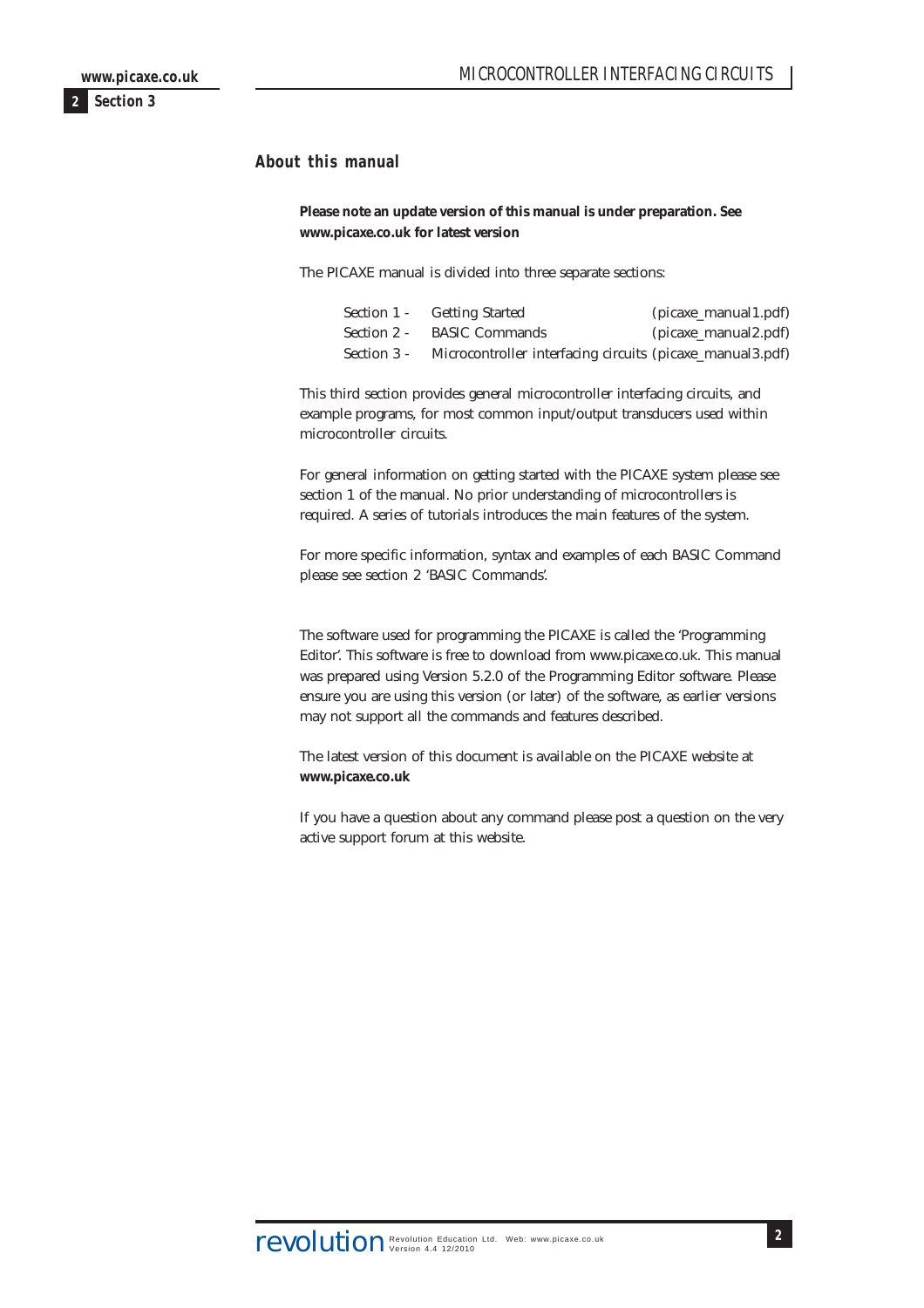<span id="page-2-0"></span>

# **Microcontroller Interfacing Circuits**



### **What is a PIC Microcontroller?**

A PIC microcontroller is a single integrated circuit small enough to fit in the palm of a hand. 'Traditional' microprocessor circuits contain four or five separate integrated circuits - the microprocessor (CPU) itself, an EPROM program memory chip, some RAM memory and an input/output interface. With PIC microcontrollers all these functions are included within one single package, making them cost effective and easy to use.

PIC microcontrollers can be used as the 'brain' to control a large variety of products. In order to control devices, it is necessary to interface (or 'connect') them to the PIC microcontroller. This section will help to enable those with limited electronics experience to successfully complete these interfacing tasks.

#### **What is a PICAXE microcontroller?**

A PICAXE microcontroller is a standard Microchip PICmicro™ microcontroller that has been pre-programmed with the PICAXE bootstrap code. The bootstrap code enables the PICAXE microcontroller to be re-programmed directly via a simple serial connection. This eliminates the need for an (expensive) conventional programmer, making the whole download system a very low-cost simple serial cable!

The pre-programmed bootstrap code also contains common routines (such as how to generate a pause delay or a sound output), so that each download does not have to waste time downloading this commonly required data. This makes the download time much quicker.

As the blank microcontrollers purchased to 'make' PICAXE microcontrollers are purchased in large volumes, it is possible for the manufacturer to program the bootstrap code and still sell the PICAXE microcontroller at prices close to standard catalogue process for single un-programmed PIC microcontrollers. This means the cost of the PICAXE microcontroller to the end user is very economical.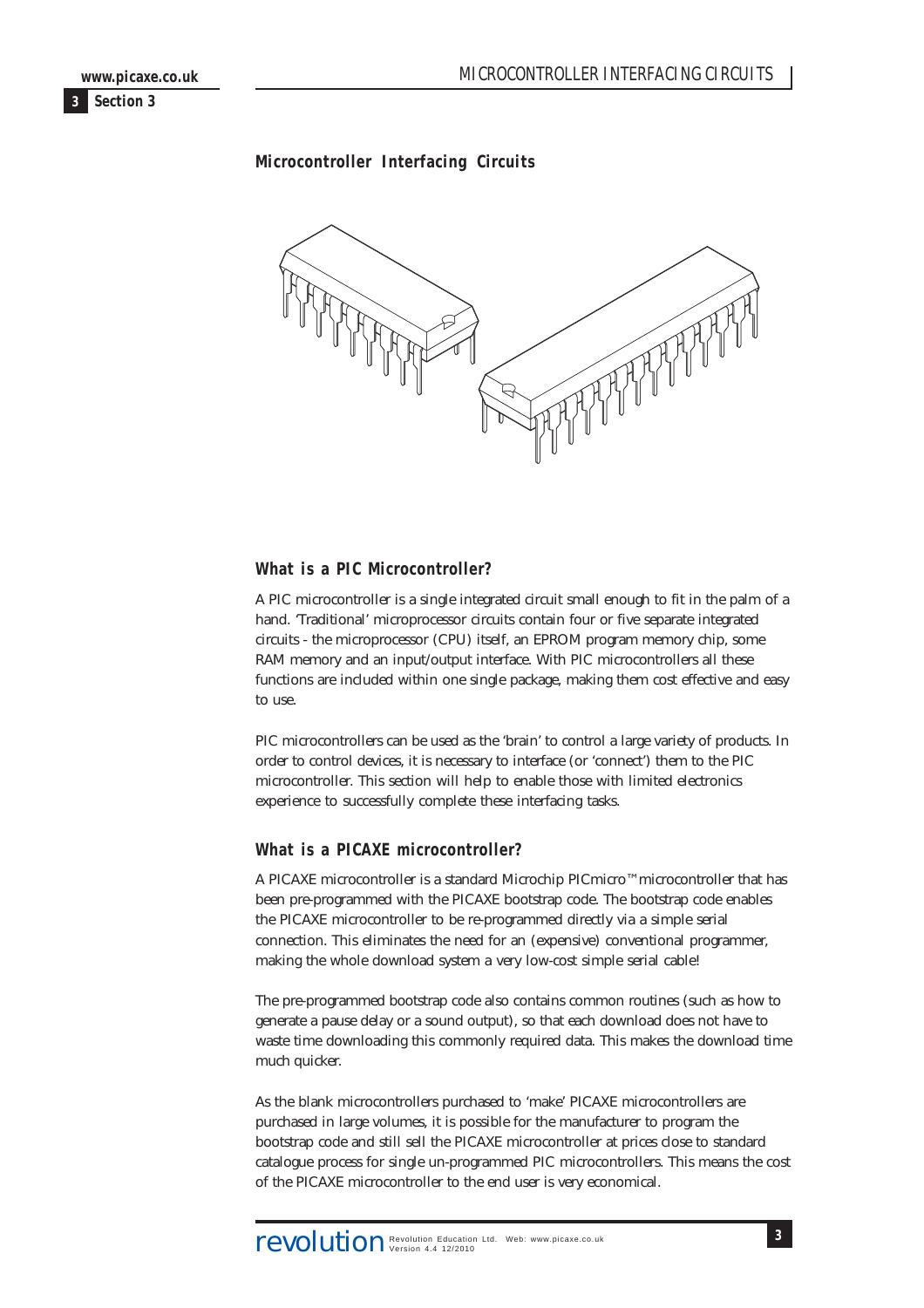# <span id="page-3-0"></span>**Interfacing to the PICAXE Microcontroller**

This section explains how to interface many different input and output devices to the PICAXE microcontroller. Explanations of BASIC commands are provided in the Commands section (available separately). The interfacing circuits can also be used with any other PIC microcontrollers such as the PIC16F84A, although these microcontrollers may require programming in assembler code.

This section is split into four subsections:

- Introduction to 'standard' interfacing circuits
- Output Device Interfacing
- Input Device Interfacing
- Advanced Component Interfacing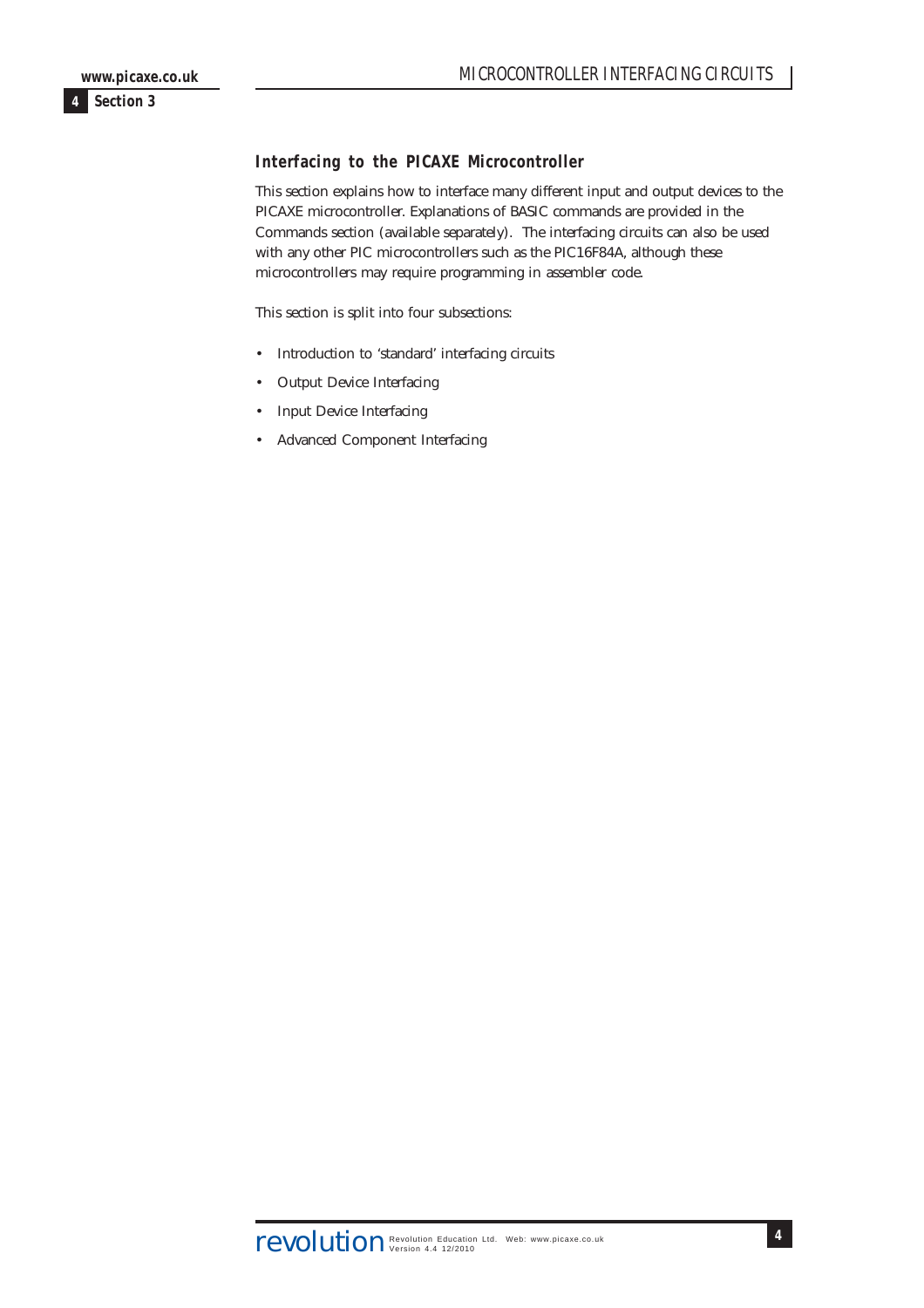### <span id="page-4-0"></span>**Note on the BASIC Code Samples**

Simple BASIC code examples are provided within each subsection. The samples are not 'complete' programs but sections of code that can be included within a main program when using that particular component. When using these code samples it must be remembered that:

- 1. Each pin should be set up as an input or output before using the code (stamp users only).
- 2. If the hardware pins are changed from those given in the circuit diagrams it will be necessary to modify the pin numbers in the code.
- 3. Any **'let dirs ='** or **'let pins ='** commands will adjust **all** 8 pins, in the port.
- 4. Try to keep variables independant of each other. If a sub-procedure uses a variable, do not use the same variable anywhere else in the code. If the same variable must be used again, make sure there is no way it can clash with any other part of the code. This is the most common way of adding 'hard-to-find' bugs into software code.

# **Note on Component Selection**

For convenience and ease of understanding, a single device has been adopted when using standard interfacing components such as transistors and MOSFETS. For instance, the 'standard' transistor selected is the darlington device BCX38C. This does not mean that this device is the only transistor that can be used in all the transistor circuits, as it is not, but it is chosen because it is suitable for the majority of project work applications. All components listed are common devices that can be purchased from most electronics distributors.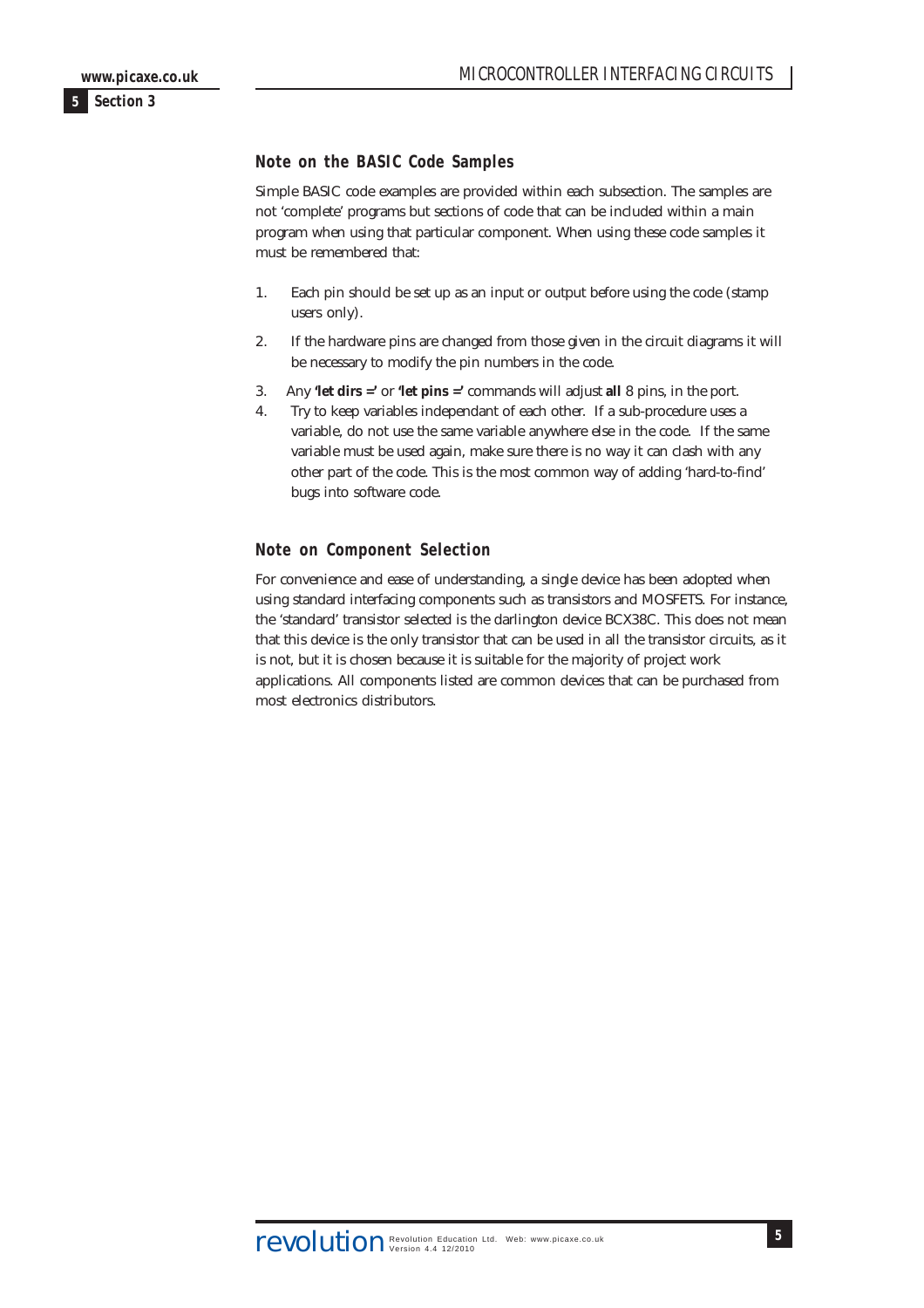<span id="page-5-0"></span>**Standard Interfacing Circuits**

#### **Standard Circuits 1 - The Transistor Interfacing Circuit**

Many output devices will require a transistor switching circuit. In most cases a darlington pair formed from two transistors is ideal.



However this circuit requires that two separate transistors are used. It is possible to buy a device that contains the two transistors in a single package. This transistor is called the BCX38C, and can switch currents up to 800mA. This is the transistor used in all the circuits through this book.



Note that it is usual to connect a back emf suppression diode across the output device. This is essential with devices such as relays, solenoids and motors which create a back emf when power is switched off. The diode type 1N4001 is the device recommended.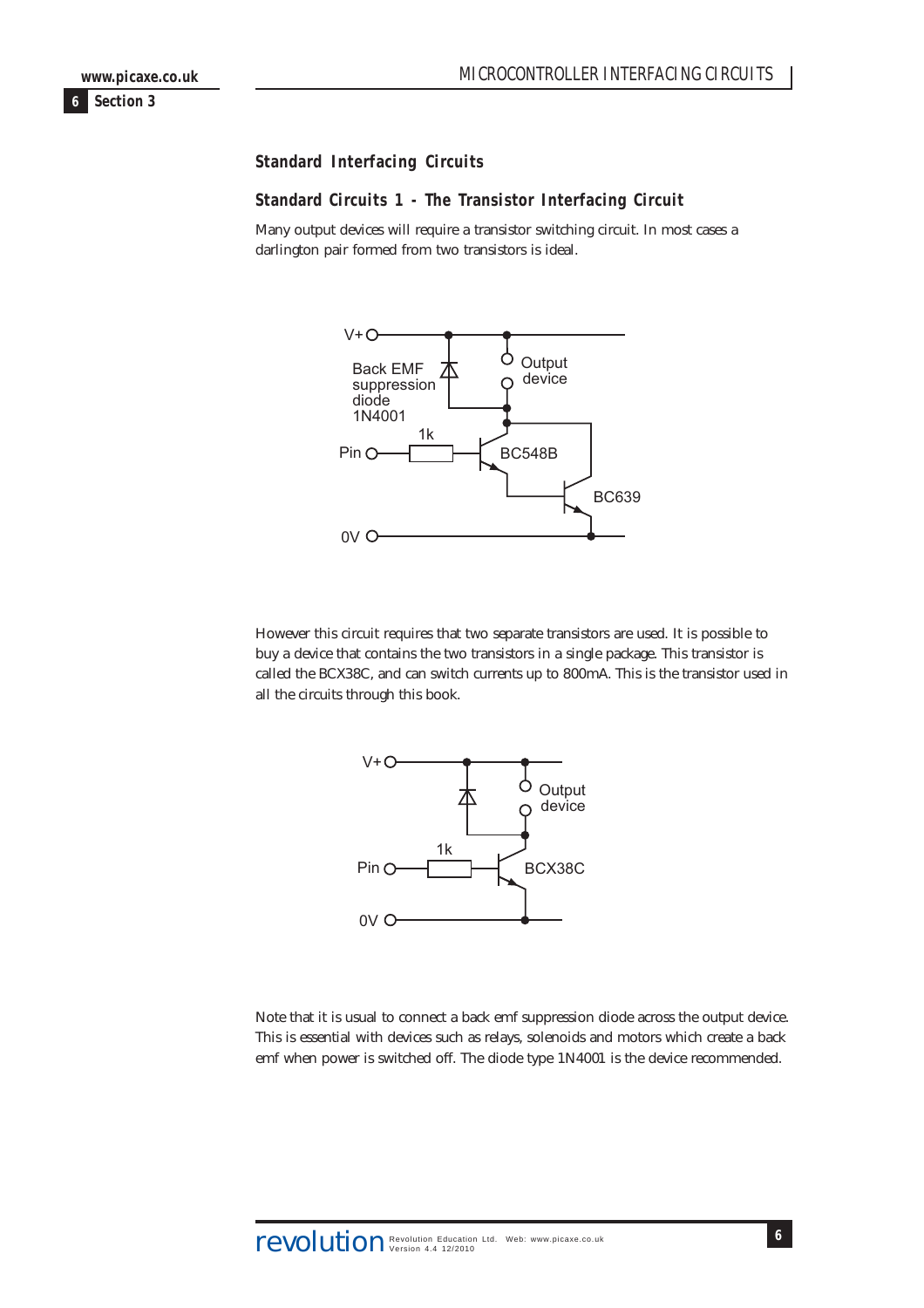#### <span id="page-6-0"></span>**Standard Circuits 2 - Using a Darlington Driver IC**

If a number of output devices are being controlled it may be necessary to use a number of output transistors. In this case it will often be more convenient to use a ULN2003 Darlington driver IC. This is simply a 16 pin 'chip' that contains 7 darlington transistors similar in value to the BCX38C. The 'chip' also contains internal back emf suppression diodes and so no external 1N4001 diodes are required.



A device called the ULN2803 Darlington Driver IC is also available. This is identical to the ULN2003 except that it is an 18 pin device and contains 8 darlington pairs instead of 7. If it is necessary to pass relatively high currents through a device it can be useful to 'pair up' drivers as shown with this circuit.



A ULN2803 darlington driver is supplied prefitted to the PICAXE project boards.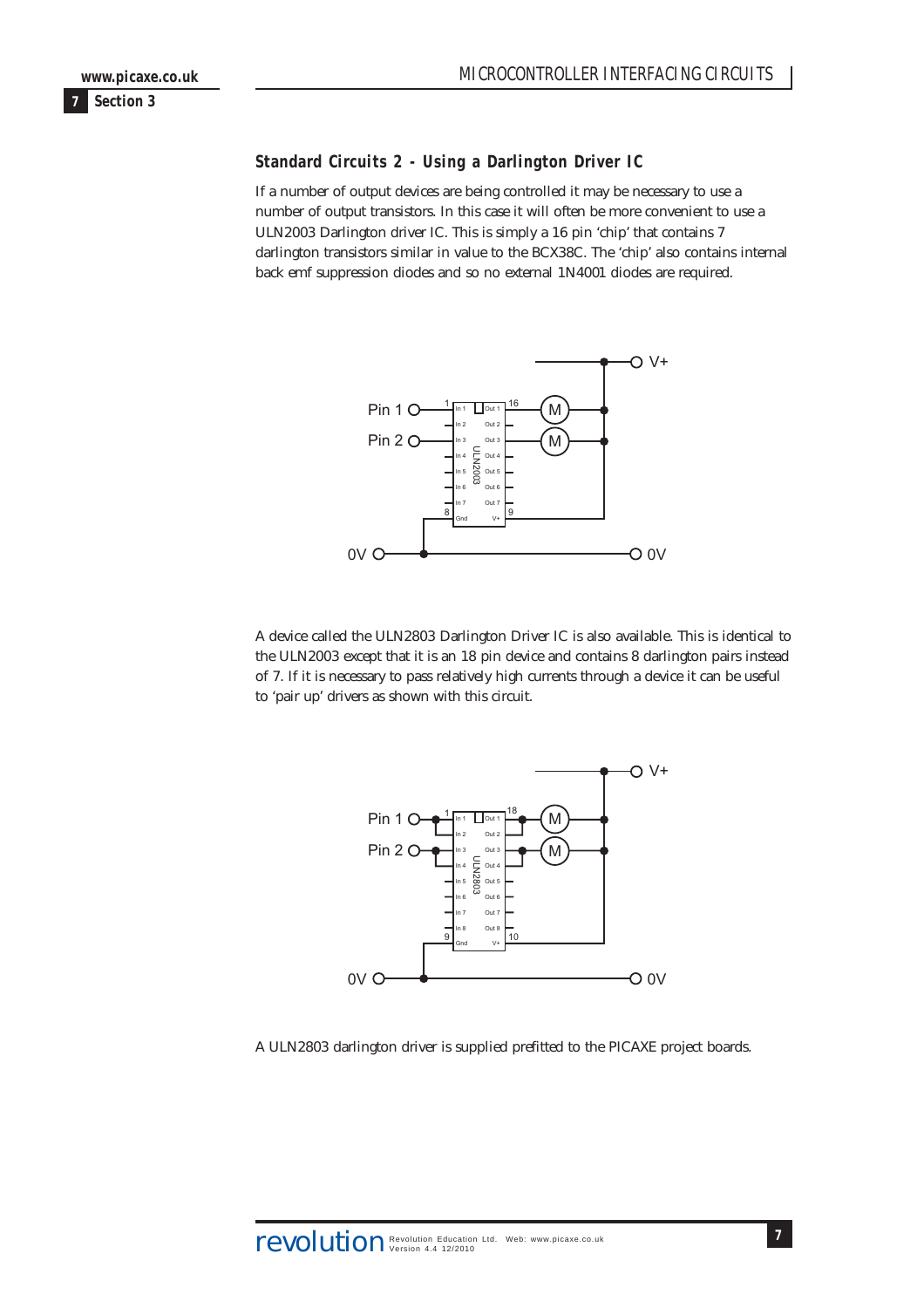#### <span id="page-7-0"></span>**Standard Circuits 3 - The Relay Interfacing Circuit**

A relay can be used to switch higher power devices such as motors and solenoids. If desired, the relay can be powered by a separate power supply, so, for instance, 12V solenoids can be controlled by the microcontroller. Note the use of a back emf suppression diode across the relay contacts. This is to prevent damage to the transistor when the relay switches off. Diode type 1N4001 is suitable for this diode.



# **Standard Circuits 4 - The Power MOSFET Interfacing Circuit**

Power MOSFETs can be used instead of darlington transistor pairs to switch medium power devices. The standard MOSFET circuit is shown below. The device IRL520 is a suitable logic level MOSFET to use in this circuit.

Note that it is usual to connect a back emf suppression diode across the output device. This is essential with devices such as relays, solenoids and motors which create a back emf when power is switched off. The diode type 1N4001 is the device recommended.

When a PICAXE chip resets the output pin is momentarily not directly driven. Therefore on sensitive circuits it may be necessary to include a 10k pulldown resistor on the MOSFET gate. This holds the gate off until the PICAXE actively drives the output.

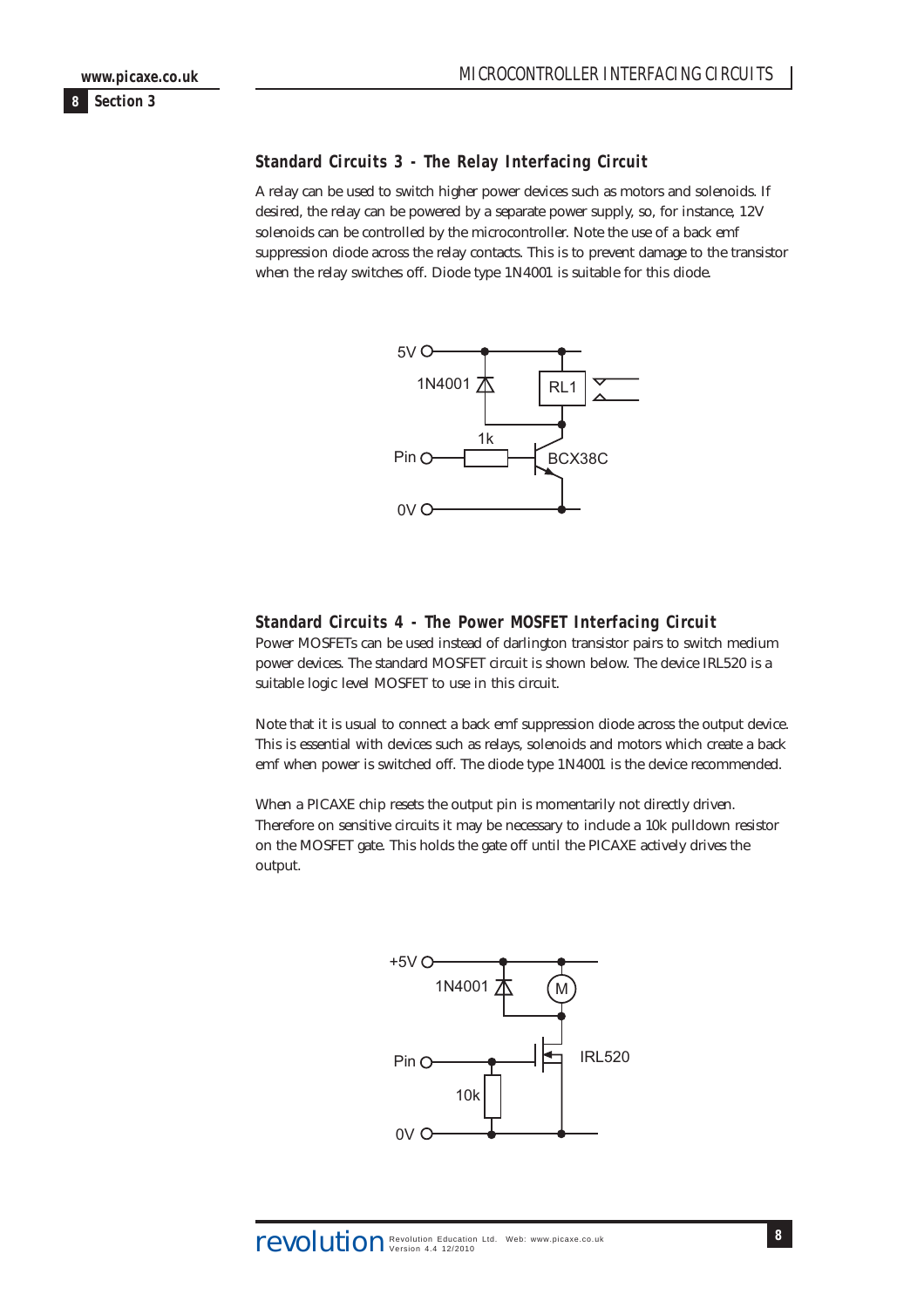<span id="page-8-0"></span>**Output Device Interfacing**

# **Output Device 1 - Light Emitting Diode (LED)**

The PICAXE microcontroller can sink ("absorb") or source ("give out") a small amount of current, which means that an LED can be connected directly to the output pin. A series resistor (value 330R) is also required to limit the current.



Bi-colour LEDs often contain both green and red LEDs connected in 'inverse parallel'. This means if current flows one way through the device the LED lights green, and if current flows the other way the LED lights red. Therefore by using the sink/source capabilities of the PICAXE microcontroller it is possible to light the LED in both colours.

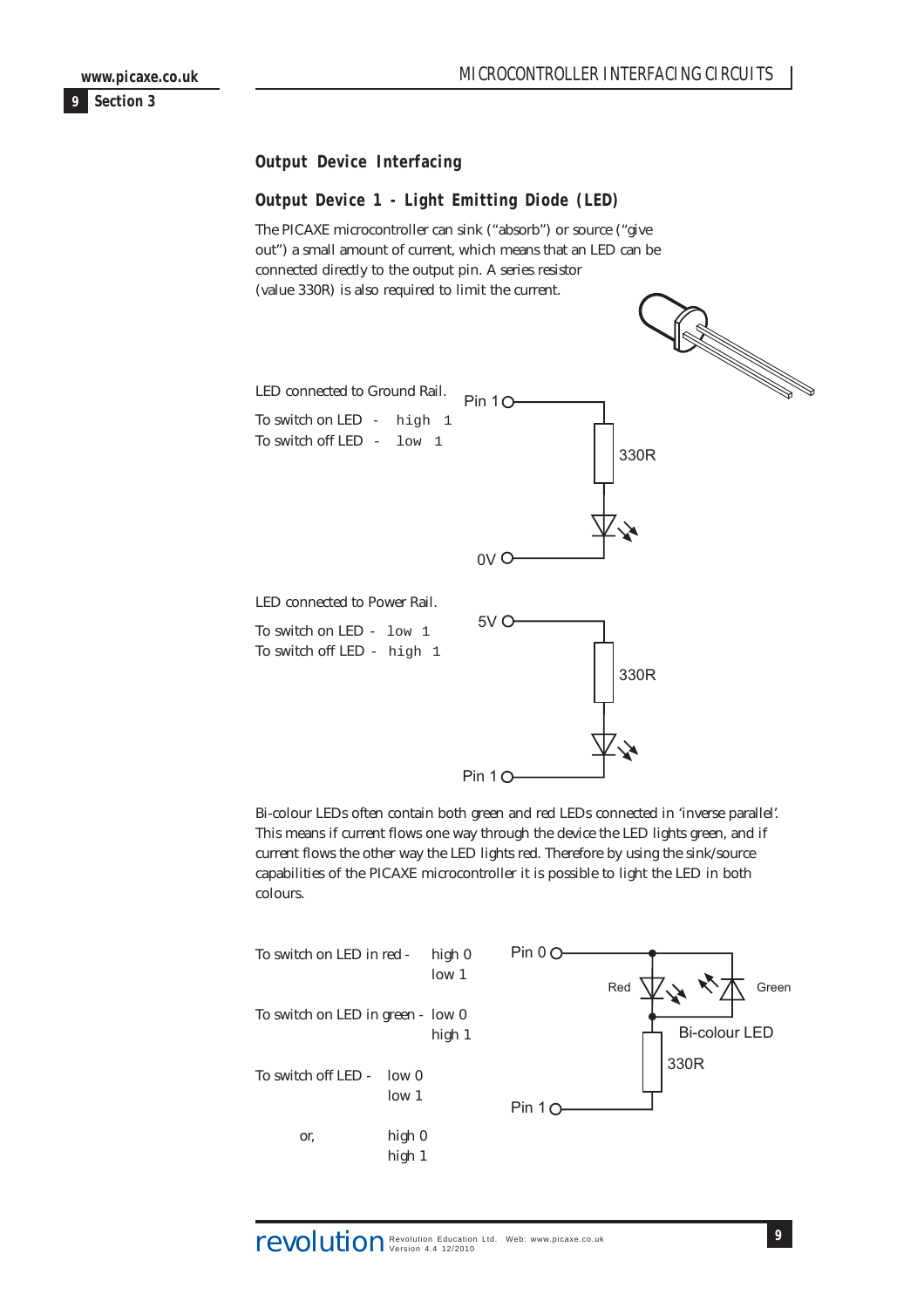<span id="page-9-0"></span>**www.picaxe.co.uk**

**10 Section 3**

## **Output Device 2 - Signal Lamp**

To interface a signal lamp the standard transistor interfacing circuit is used. Note that if a different power supply is used for the signal lamp, the 0V rails of each power supply must be connected to provide a common reference.

If a battery is used as the power supply, it is worth remembering that LEDs draw much less current than lamps. Therefore, if a simple 'indicator' is required, a LED will be a better solution than a lamp as the batteries will last far longer.

To switch on Lamp - high 1 To switch off Lamp - low 1



#### **Output Device 3 - Buzzer**

To interface a buzzer the standard transistor interfacing circuit is used. Note that if a different power supply is used for the buzzer, the 0V rails of each power supply must be connected to provide a common reference.

If a battery is used as the power supply, it is worth remembering that piezo sounders draw much less current than buzzers. Buzzers also just have one 'tone', whereas a piezo sounder is able to create sounds of many different tones.

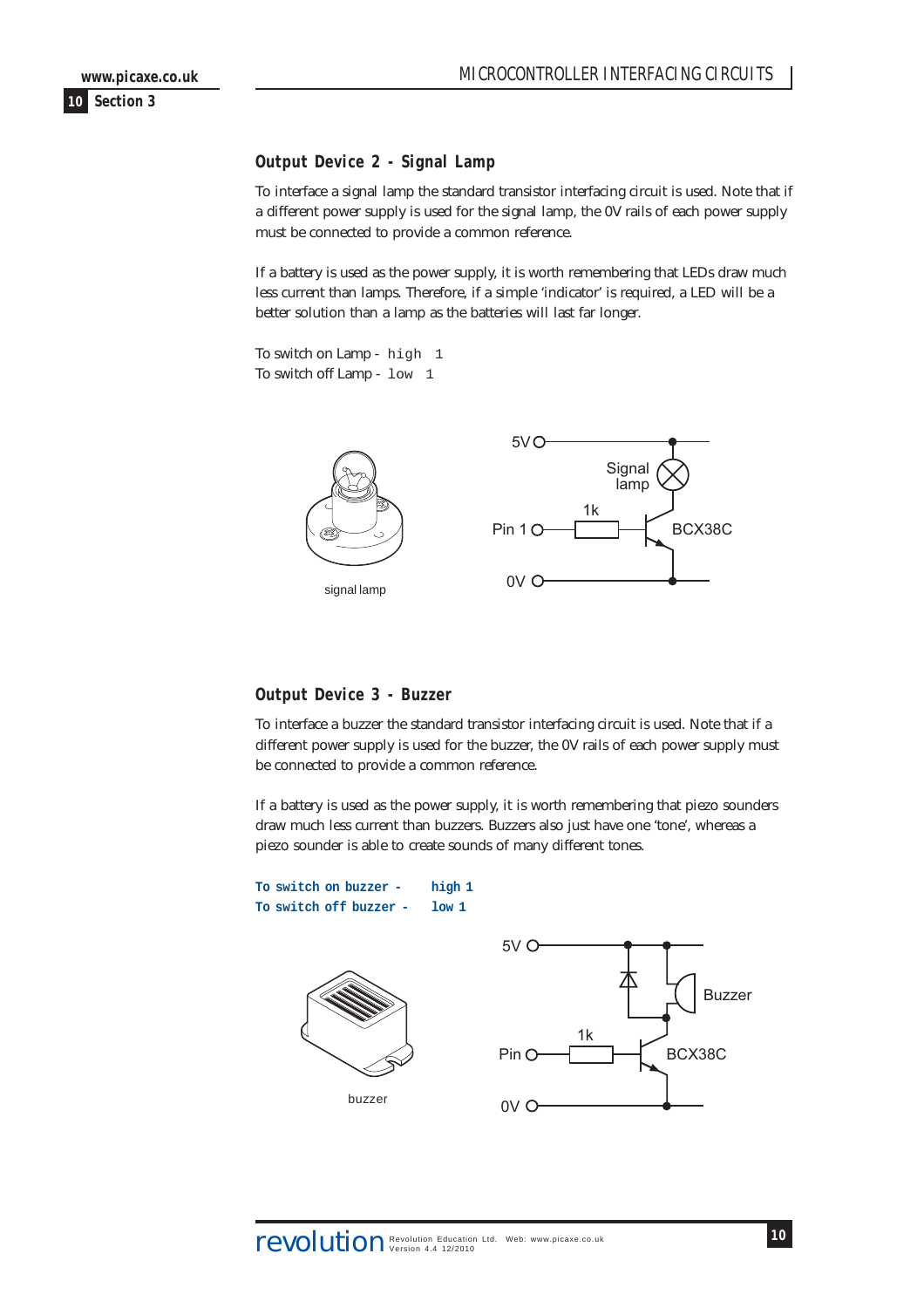### <span id="page-10-0"></span>**Output Devices 4 - Piezo Sounder & Speaker**

A piezo sounder or speaker can be used to produce many different sounds, whereas a buzzer can only produce a single tone. Buzzers produce a noise when power is applied, but a piezo or speaker requires a pulsed signal to generate the noise. Fortunately this is very easy to generate from the microcontroller by using the BASIC 'sound' command.



To produce a note of pitch 100, length 50 on pin 1 -

**sound 1, (100,50)**

To produce a varying noise using variable b1 -

```
for b1 = 1 to 100
      sound 1, (b1,25)
next b1
```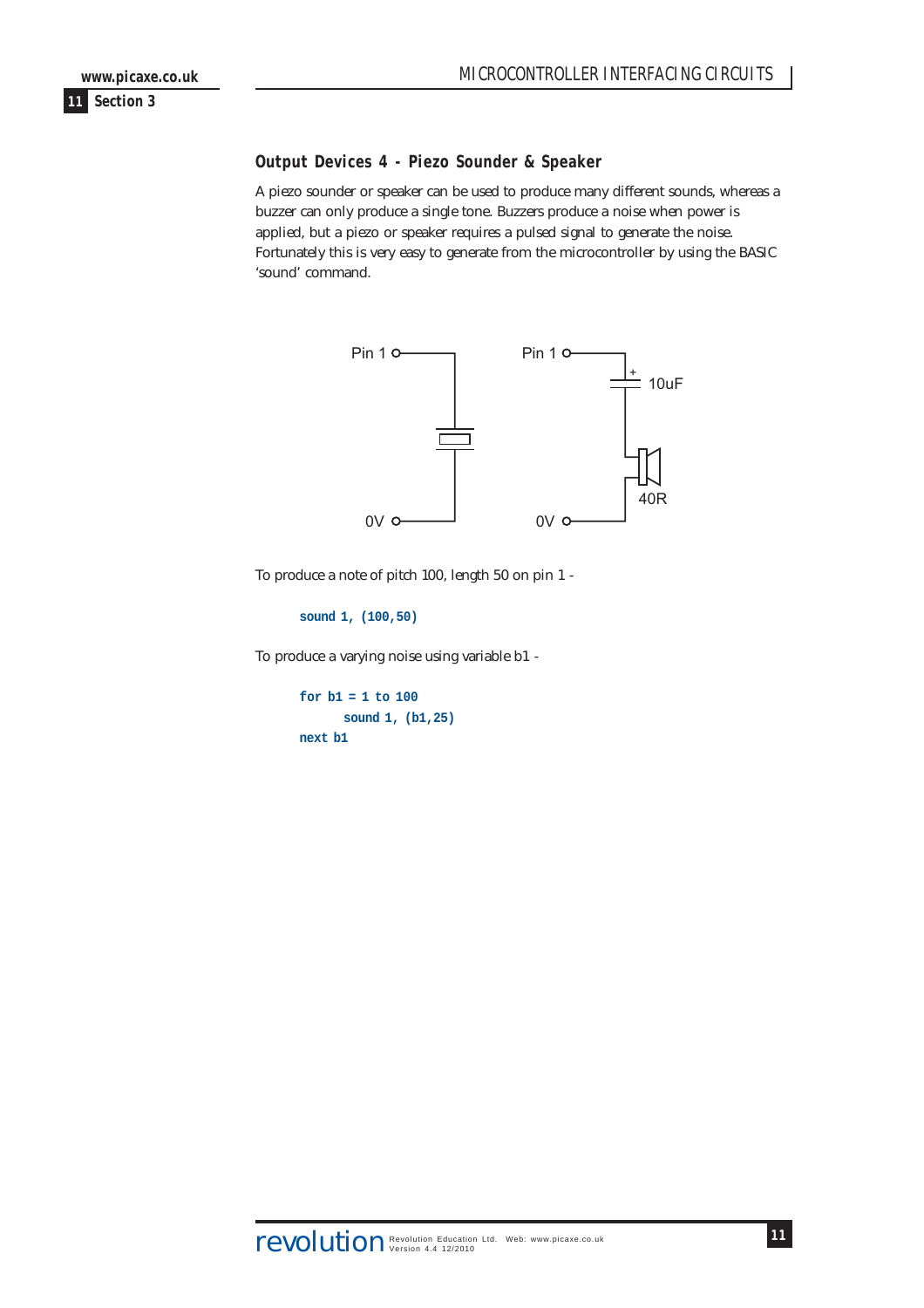# <span id="page-11-0"></span>**Output Devices 5 - Solar & DC "Toy" Motors**

Many projects require the use of a cheap dc motor to create rotational movement. There are a number of ways motors can be interfaced to the microcontroller.



This circuit uses a darlington transistor to switch the motor on and off. This circuit will work with 'solar' motors, but may not function correctly with cheap dc 'toy' motors. This is because this type of motor introduces a lot of electrical 'noise' on to the power rails. This noise can affect the microcontroller, and in some cases can completely stop the control program functioning.

Electrical noise can be reduced by soldering suppression capacitors across the motor contacts, as shown. Use a 220nF polyester (non polarised) capacitor.



In order to switch medium power motors, a power MOSFET is used instead of a darlington transistor. The MOSFET circuit is shown below. The device IRL520 is a suitable power MOSFET to use in this circuit.

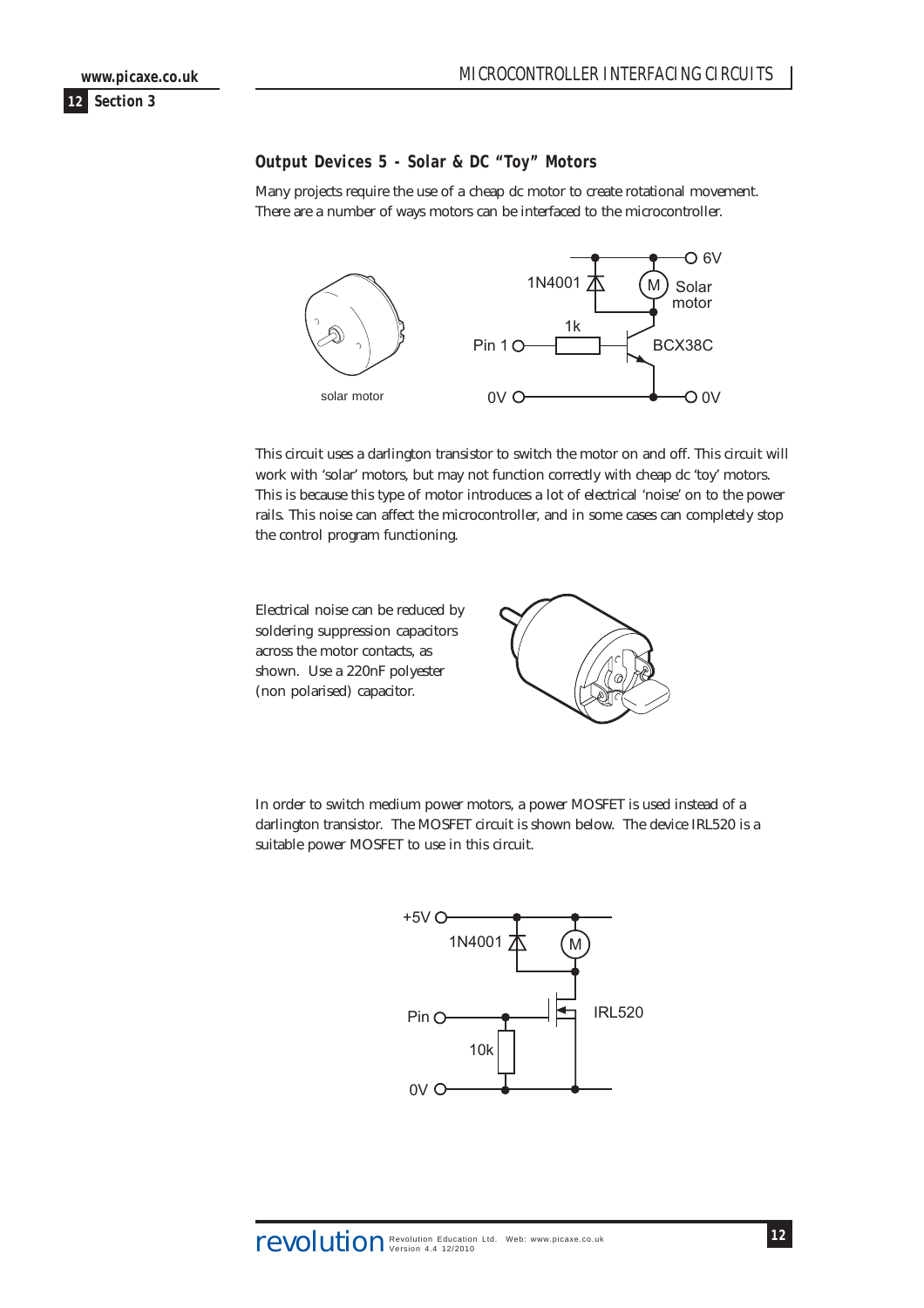**www.picaxe.co.uk**

#### **13 Section 3**

On many occasions it may be necessary to control two motors. A convenient and cheap approach would be to use a motor driver IC such as the L293D. This IC will allow control of two dc motors, using four data lines from the microcontroller. Naturally, if only one motor is to be controlled then only two output lines are used.



| Both inputs low                      | - motor halt    |
|--------------------------------------|-----------------|
| First output high, second output low | - motor forward |
| First output low, second output high | - motor reverse |
| Both inputs high                     | - motor halt    |

Changing the states of the input pins has the effect of altering the direction of current flow through the motor, as shown below.



Current flow

Note that the L293D will become warm with continuous use. A heatsink bonded onto the top of the chip will help keep it cool.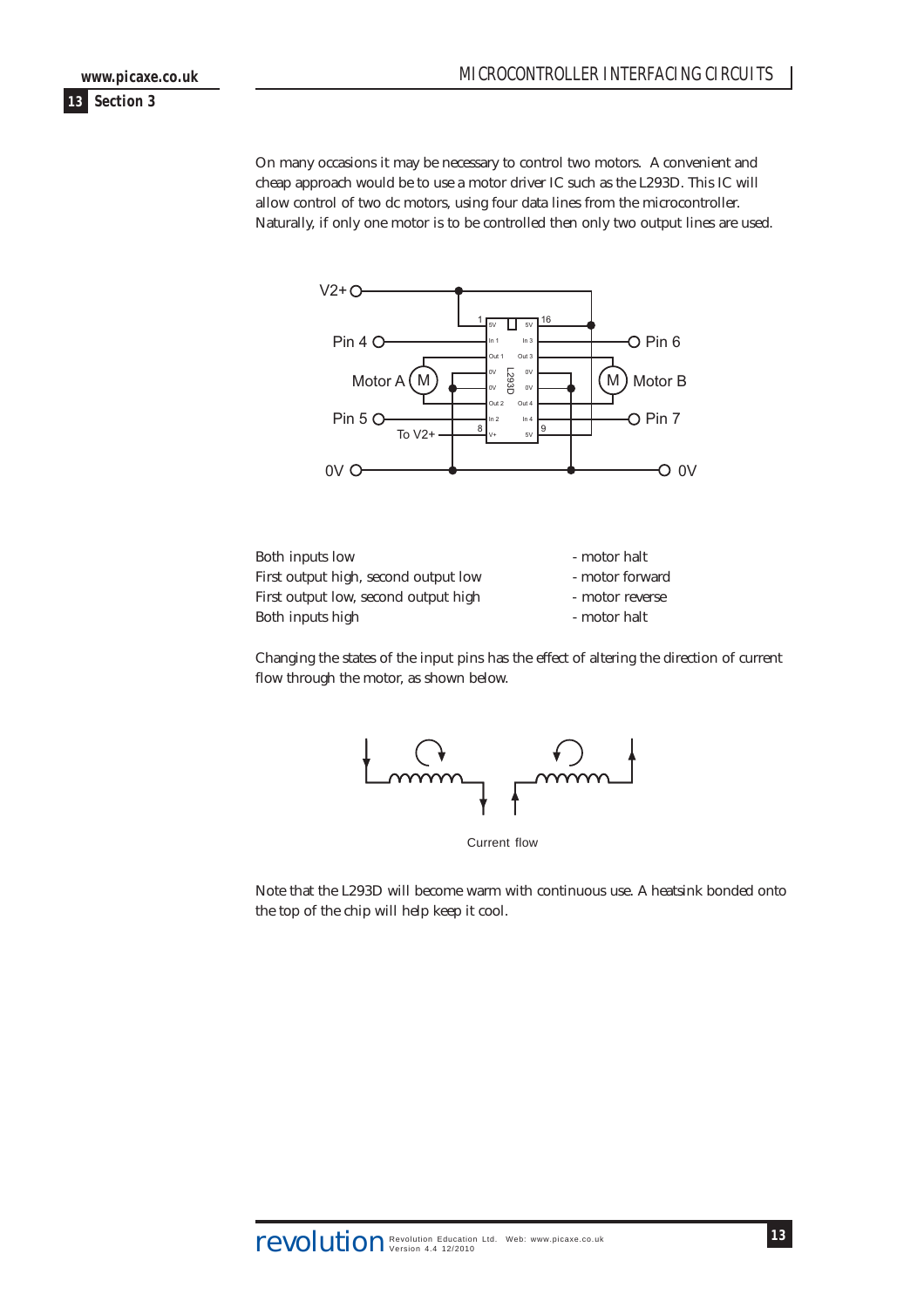One way to prevent electrical noise affecting the microcontroller is to use separate power supplies for the 'control' electronics and the motor. For example, a PP3 battery may be chosen to power the microcontroller and 4xAA cells to power the motors.

**14 Section 3**

**www.picaxe.co.uk**

Naturally it will be necessary to 'link' the two circuits so that the motor can be controlled. A relay is an ideal component to do this.



The above circuit will only switch the motor on and off. If the motor is required to run in both directions (forwards and reverse), two relays can be used as shown.

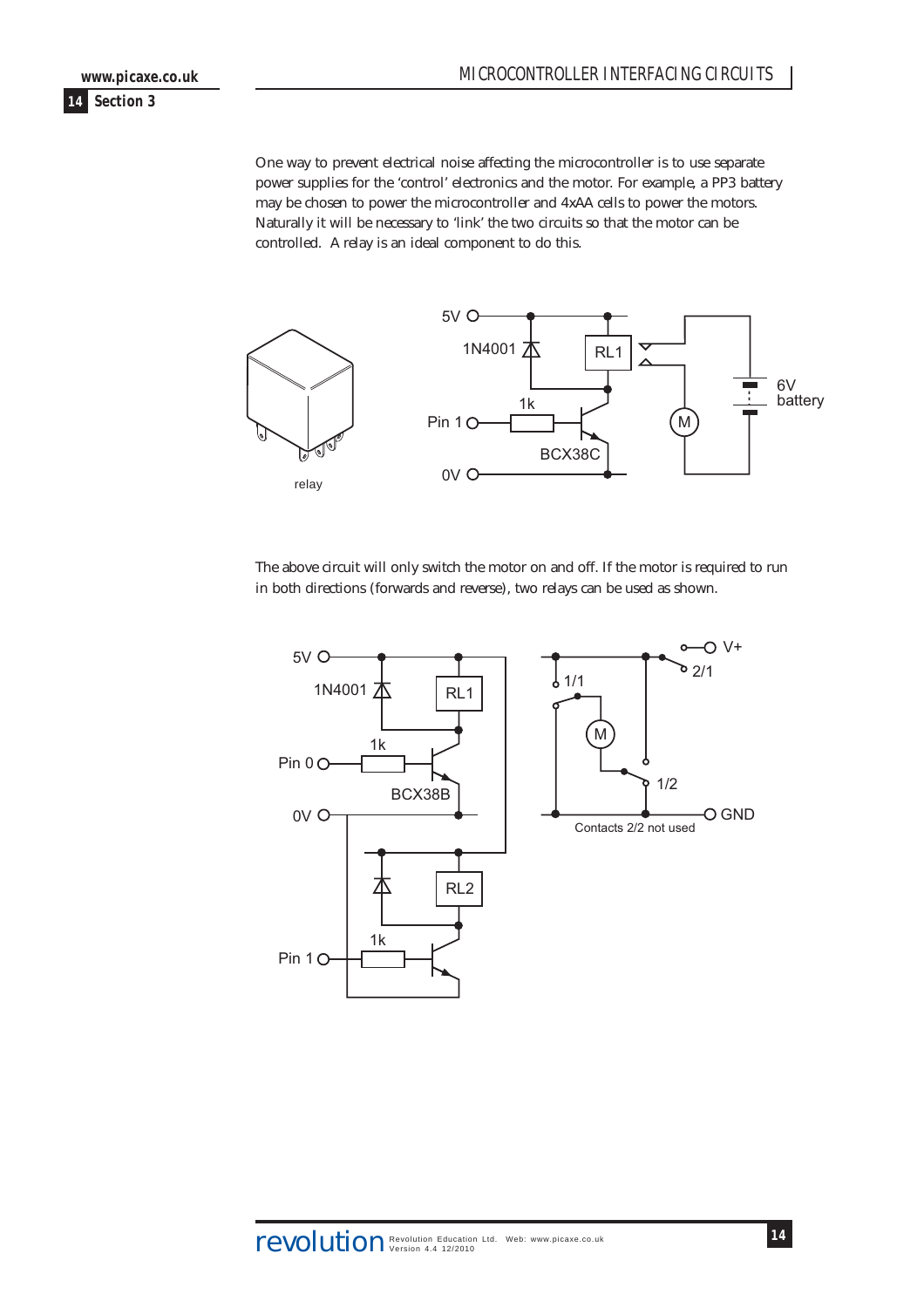### <span id="page-14-0"></span>**Output Device 6 - Unipolar stepper motor**

Stepper motors are very accurate motors that are commonly used in computer disk drives, printers and clocks. Unlike dc motors, which spin round freely when power is applied, stepper motors require that their power supply be continuously pulsed in specific patterns. For each pulse, the stepper motor moves around one 'step', often 7.5 degrees (giving 48 steps in a full revolution).

There are two main types of stepper motors - Unipolar and Bipolar. Unipolar motors usually have four coils which are switched on and off in a particular sequence. Bipolar motors have two coils in which the current flow is reversed in a similar sequence. Use of bipolar motors is covered in the next section.

Each of the four coils in a unipolar stepper motor must be switched on and off in a certain order to make the motor turn. Many microprocessor systems use four output lines to control the stepper motor, each output line controlling the power to one of the coils.



As the stepper motor operates at 12V, the standard transistor circuit is required to switch each coil. As the coils create a back emf when switched off, a suppression diode on each coil is also required. The table below show the four different steps required to make the motor turn.

| <b>Step</b> | Coil 1 | <b>Coil 2</b> | Coil 3 | Coil 4 |
|-------------|--------|---------------|--------|--------|
|             |        |               |        |        |
| 2           |        |               |        |        |
| 3           |        |               |        |        |
| 4           |        |               |        | 0      |
|             |        |               |        |        |

Look carefully at the table, and notice that a pattern is visible. Coil 2 is always the opposite (or logical NOT) of coil 1. The same applies for coils 3 and 4. It is therefore possible to cut down the number of microcontroller pins required to just two by the use of two additional NOT gates.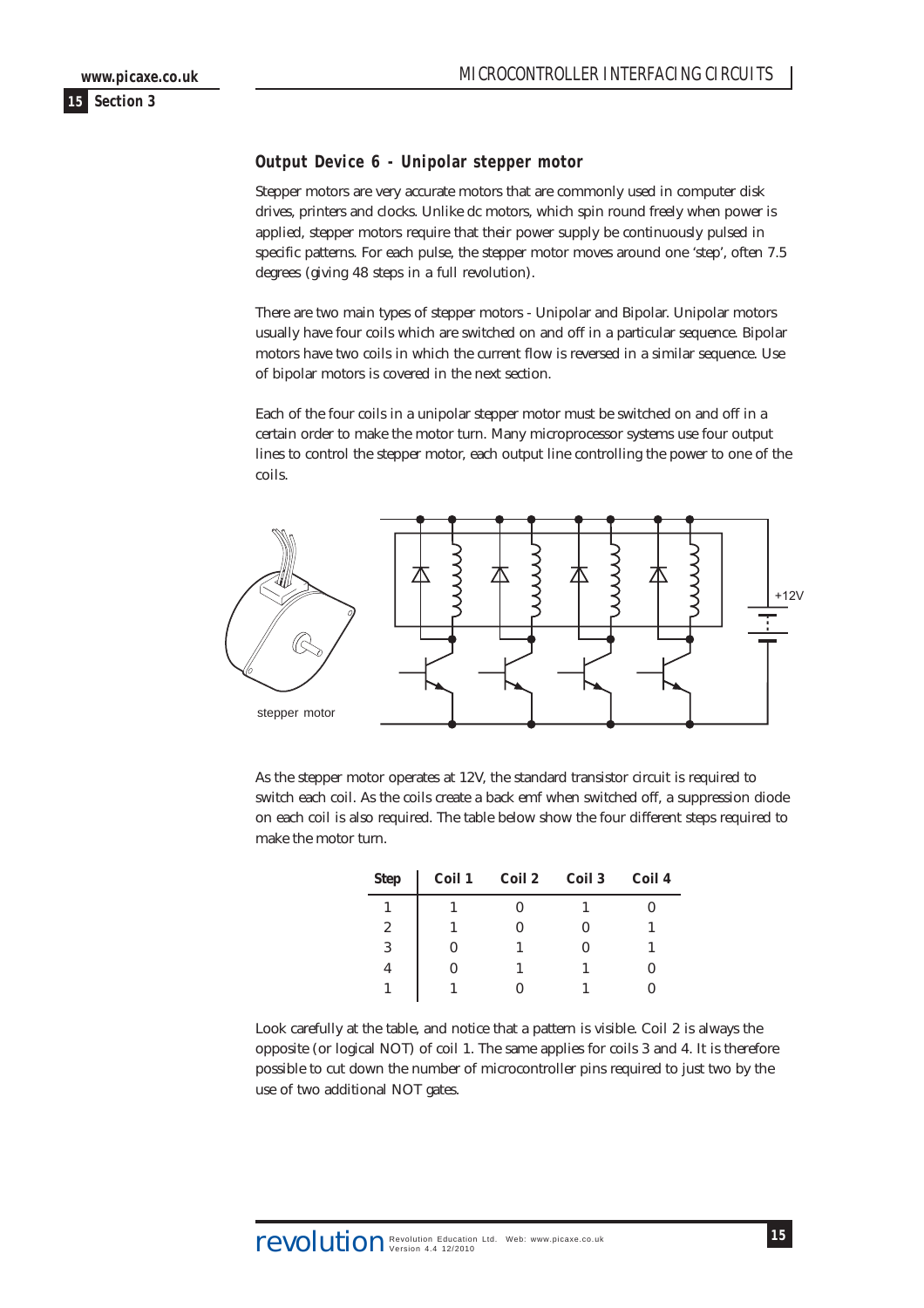**16 Section 3 www.picaxe.co.uk**

> Fortunately the darlington driver IC ULN2003 can be used to provide both the NOT and darlington driver circuits. It also contains the back emf suppression diodes so no external diodes are required. The complete circuit is shown below.



Before programming, there is another pattern to notice in the stepping sequence. Look at this table, which just shows coil 1 and coil 3.

| <b>Step</b>    | Coil 1 | Coil 3 | <b>Change</b> |
|----------------|--------|--------|---------------|
| 1              | 1      | 1      |               |
|                |        |        | coil 3        |
| $\overline{2}$ | 1      | 0      |               |
|                |        |        | coil 1        |
| 3              | 0      | 0      |               |
|                |        |        | coil 3        |
| 4              | 0      | 1      |               |
|                |        |        | coil 1        |
|                |        |        |               |

Notice the change from step 1 to step 2, just coil 3 changes. Then look at the next change - just coil 1 changes. In fact the two coils take it 'in turns' to change from high to low and back again. This high-low-high changing can be described as 'toggling' state. This makes the programming very simple by using the BASIC toggle command.

```
steps: toggle 1 ' Toggle pin 1
     pause 200 ' Wait 200 ms
     toggle 2 ' Toggle pin 2
     pause 200 ' Wait 200ms
     goto steps ' Loop
```
**Note:** If stepper motor 'wobbles', try adjusting wire polarity.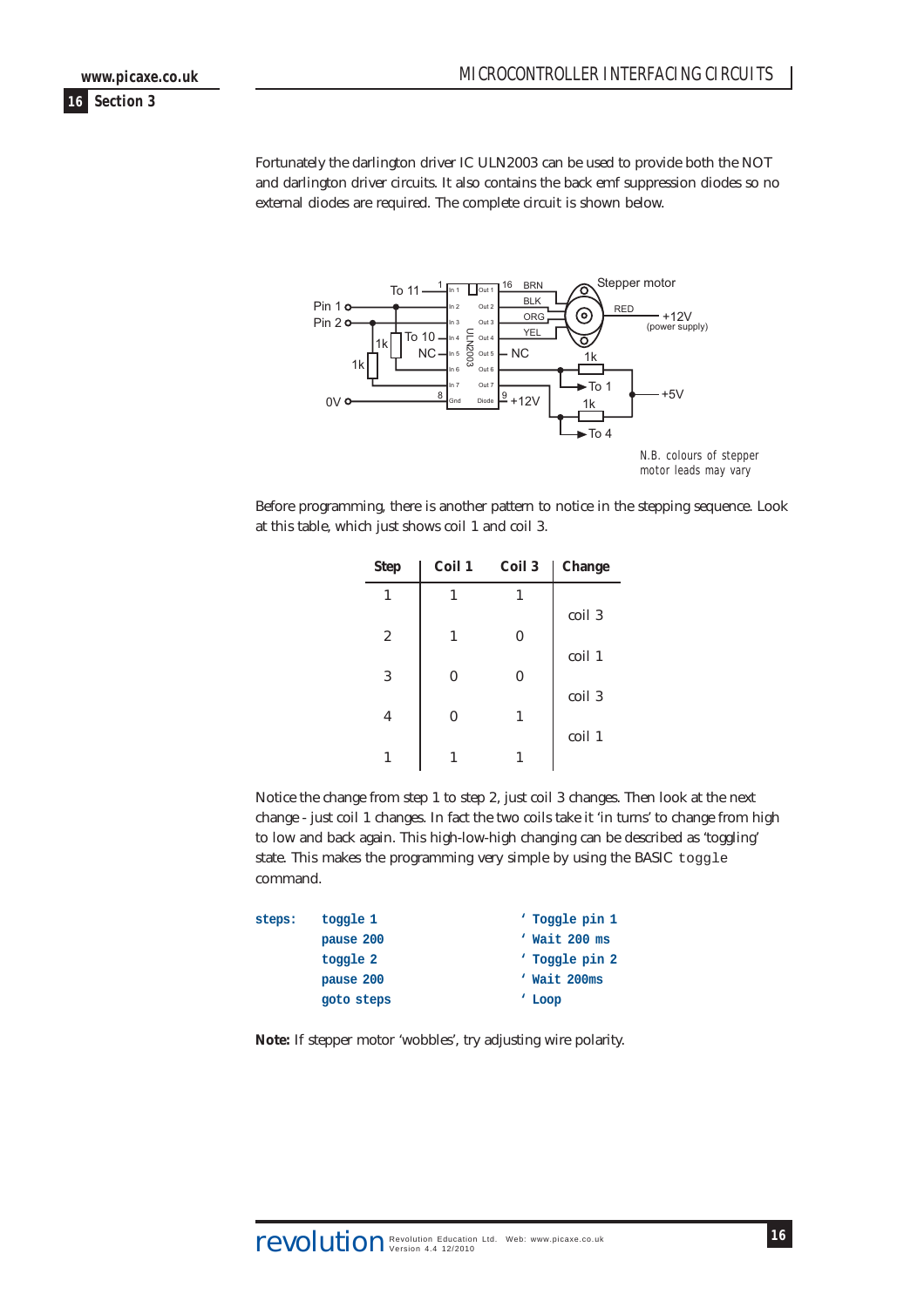# <span id="page-16-0"></span>**Output Device 7 - Bipolar Stepper motor**

Stepper motors are very accurate motors that are commonly used in computer disk drives, printers and clocks. Unlike dc motors, which spin round freely when power is applied, stepper motors require that their power supply be continuously pulsed in specific patterns. For each pulse, the stepper motor moves around one 'step', often 7.5 degrees (giving 48 steps in a full revolution).

There are two main types of stepper motors - Unipolar and Bipolar. Unipolar motors usually have four coils which are switched on and off in a particular sequence. Bipolar motors have two coils in which the current flow is reversed in a similar sequence. Use of unipolar motors is covered in the previous pages.

The bipolar stepper motor has two coils that must be controlled so that the current flows in different directions through the coils in a certain order. The changing magnetic fields that these coils create cause the rotor of the motor to move around in steps.

The circuit that is normally used to control one of the coils is shown below. Notice how there are four 'control' transistors, that are switched on in 'pairs'. Therefore with two coils there are four control transistor pairs (Q1-Q4) which must be switched on and off in a certain sequence.





Current flow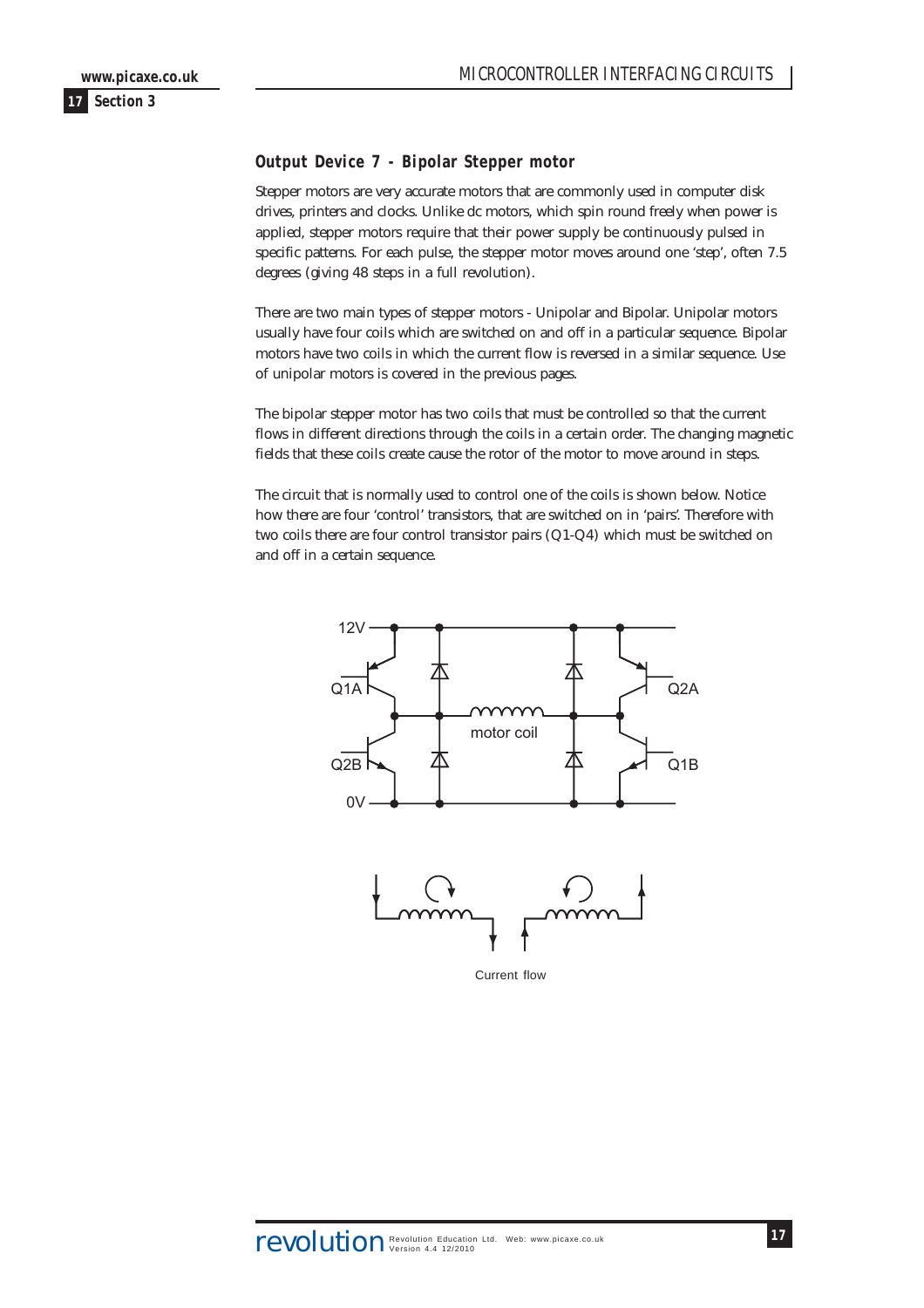**www.picaxe.co.uk**

**18 Section 3**

Notice that as the coils create a back emf when switched off 8 suppression diodes (4 on each coil) are also required.

The table below show the four different steps required to make the motor turn

| Step             | Q <sub>1</sub> | Q2 | Q3       | Q4 |
|------------------|----------------|----|----------|----|
|                  |                | 0  |          |    |
| $\boldsymbol{2}$ |                | 0  | $\theta$ |    |
| 3                | 0              |    | 0        |    |
| 4                | 0              |    |          |    |
|                  |                |    |          |    |

Fortunately the motor driver L293D has been specifically designed to provide this transistor switching circuit. The L293D contains all 8 transistors and diodes within one 16 pin package.



Four pins from the microcontroller are connected to the four transistor 'pairs' via IC pins 2, 7, 10 and 15.

This sample procedure makes the motor spin 100 steps to the left and then 100 steps to the right by using two sub-procedures. lstep causes the motor to move one step to the left, rstep causes the motor to move one step to the right. Variable b1 is used to store the step position and so should not be used elsewhere in the program.

| main: | $for b3 = 0 to 99$                                             | ' start a fornext loop          |
|-------|----------------------------------------------------------------|---------------------------------|
|       | gosub 1step                                                    | ' call left step sub-procedure  |
|       | next b3                                                        | ' next loop                     |
|       | for $b3 = 0$ to 99                                             | ' start a fornext loop          |
|       | gosub rstep                                                    | ' call left step sub-procedure  |
|       | next b3                                                        | ' next loop                     |
|       |                                                                |                                 |
|       | $lstep: let b1 = b1 + 1$                                       | ' add 1 to variable b1          |
|       | goto step2                                                     | ' goto the lookup table         |
|       | $rstop: let b1 = b1 - 1$                                       | ' subtract 1 from variable b1   |
|       | step2: let $b1 = b1$ & $800000011$                             | ' mask lower two bits of bl     |
|       | lookup b1, (%1010,%1001,%0101,%0110), b2 ' lookup code into b2 |                                 |
|       | $let pins = b2$                                                | output b2 onto control lines \, |
|       | return                                                         |                                 |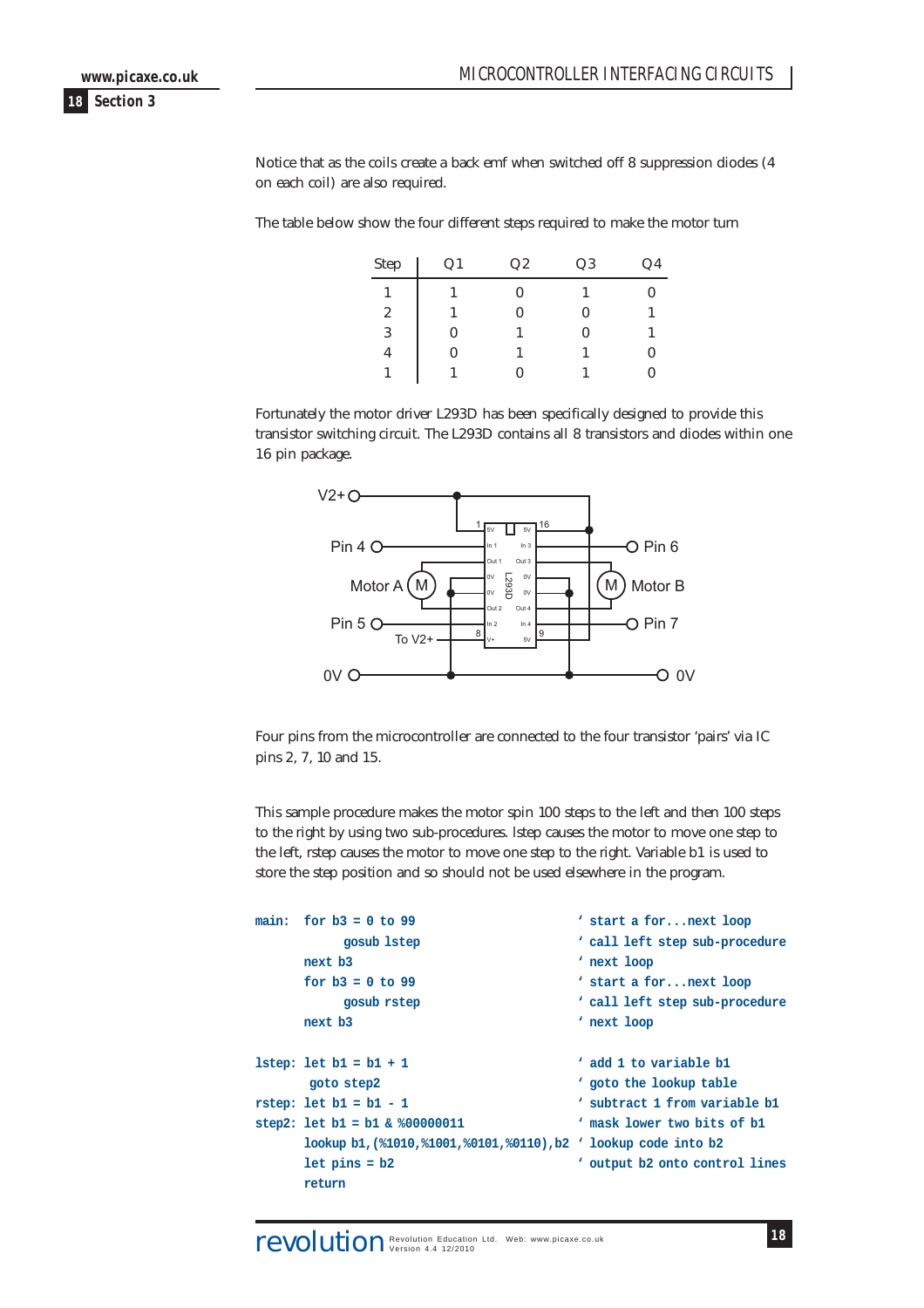<span id="page-18-0"></span>

# **Output Device 8 - Radio Control Servo**

Servos are used in most radio controlled cars and planes to control the steering mechanism. They are accurate devices that always rotate the same amount for a given signal, and so are ideal for use in many automated machines. Servos can be driven directly via the 'servo' command, or via pulsout commands.



A typical servo has just three connection wires, normally red, black and white (or yellow). The red wire is the 5V supply, the black wire is the 0V supply, and the white (or yellow) wire is for the positioning signal.

The positioning signal is a pulse between 0.75 and 2.25 milliseconds (ms) long, repeated about every 18ms (so there are roughly 50 pulses per second). With a 0.75ms pulse the servo moves to one end of its range, and with a 2.25ms pulse the servo moves to the other. Therefore, with a 1.5ms pulse, the servo will move to the central position. If the pulses are stopped the servo will move freely to any position.

Unfortunately servos require a large current (up to 1A) and also introduce a large amount of noise on to the power rail. Therefore in most cases the servo should be powered from a separate power supply, as shown below. Remember that when using two power supplies the two 0V rails must be joined to provide a common reference point.

W or Y

 $\overline{B}$ 

R SERVO



100<sub>n</sub>

Pin O

 $0V<sub>C</sub>$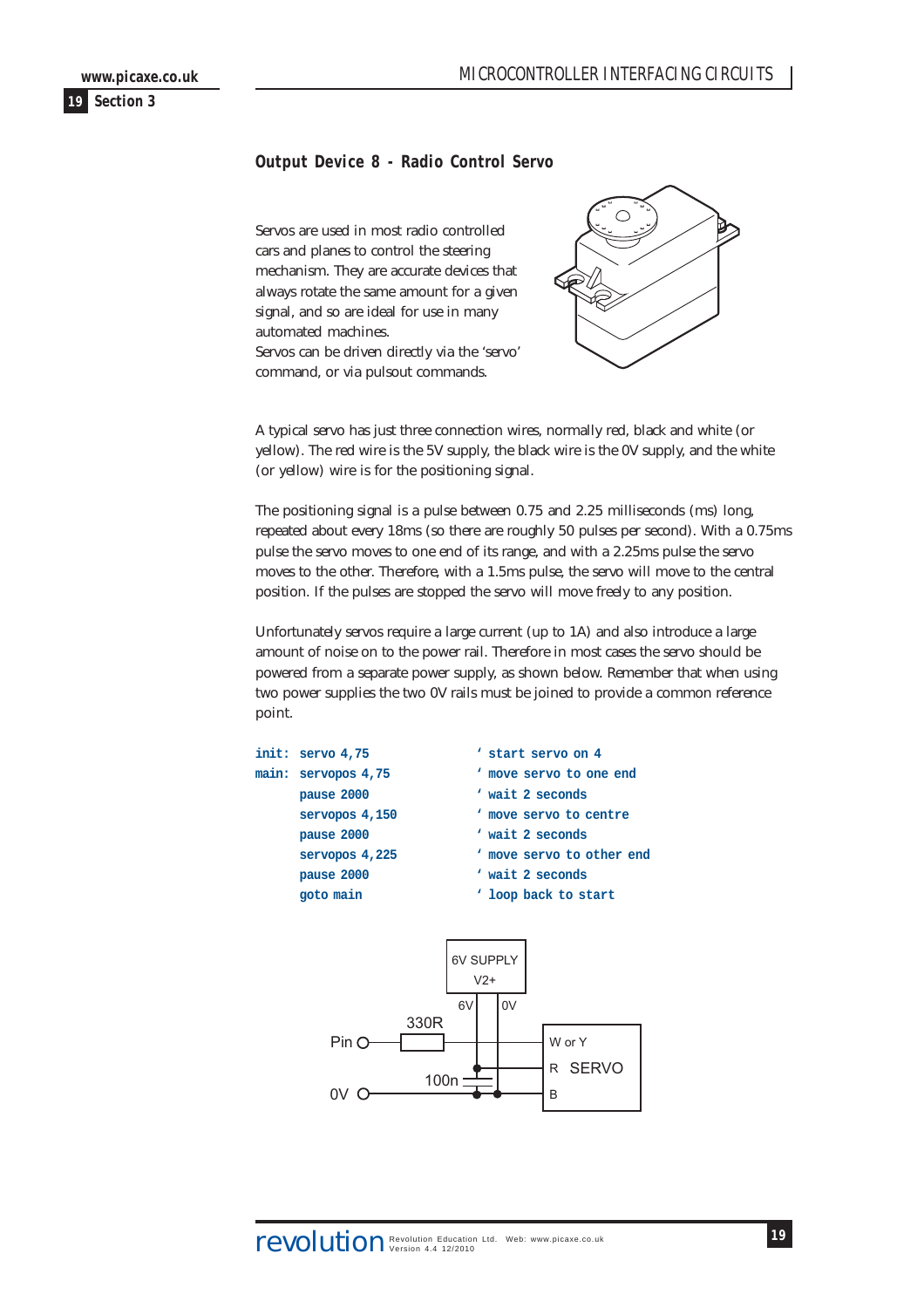<span id="page-19-0"></span>**www.picaxe.co.uk**

**20 Section 3**

# **Output Device 9 - Counter module**



The Counter Module is a numeric LCD display module that can be used to show a 'counter' value. To increment the counter a pulse (between 1 and 1.5V) must be applied to the counter pad 3. As the PICAXE microcontroller operates at 5V a potential divider formed from resistors must be used to reduce the PICAXE microcontroller output signal to 1.5V. As the counter uses it's own, internal, 1.5V battery, the two 0V rails must also be connected.



To increment counter: pulsout 1,100

To reset the counter, a second potential divider is added and connected to pin 2.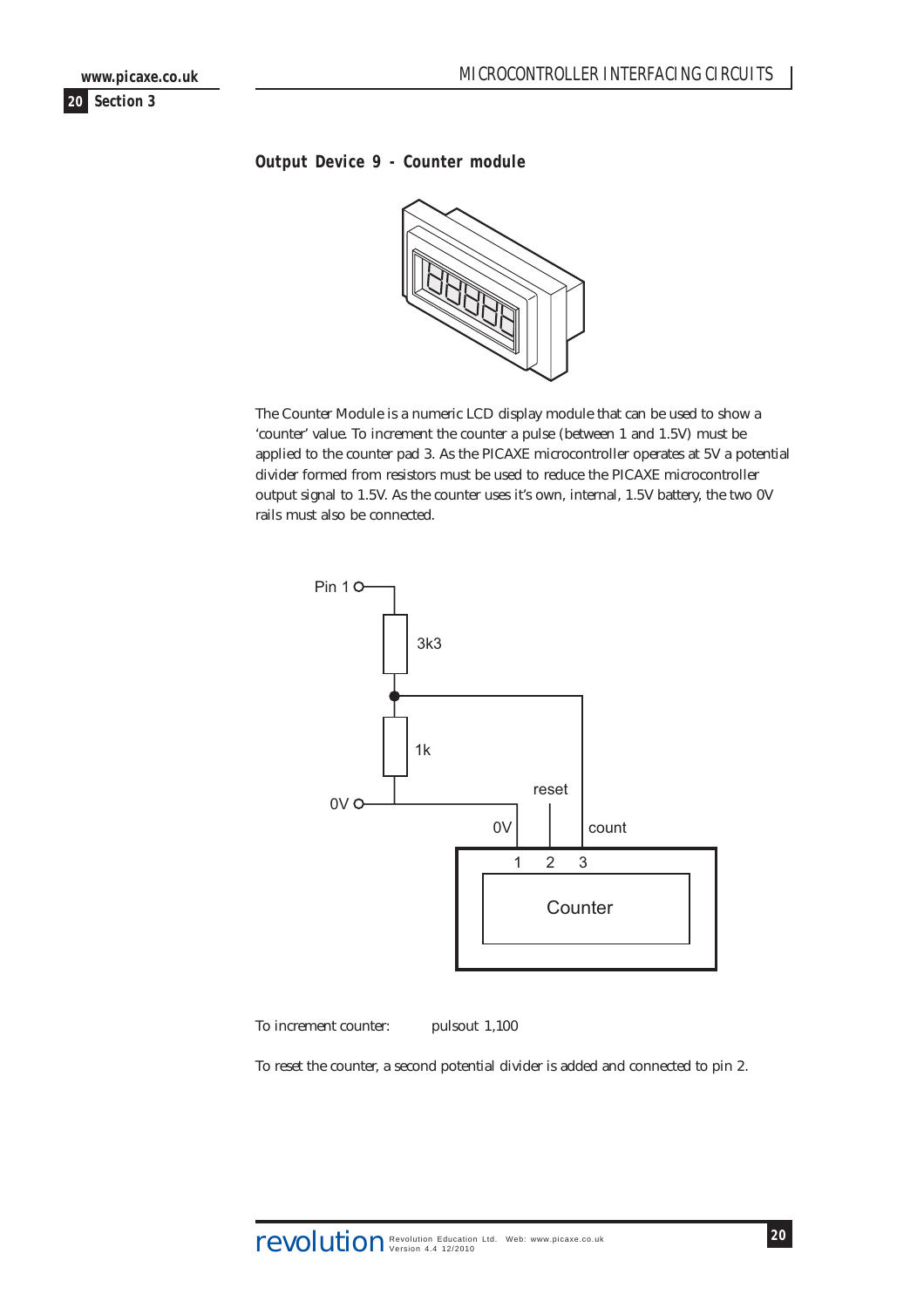# <span id="page-20-0"></span>**Output Device 10 - Seven Segment Display**

A seven segment display contains seven LED 'bars' that can be lit up in different combinations to show the ten digits 0 to 9. In theory each 'bar' could be connected to one microcontroller output pin, but this would use up 7 of the 8 available pins!



A better solution is to use a dedicated integrated circuit, such as the CMOS 4511B to control the seven segment display. This IC controls the seven segment display according to the binary 'code' on the four data lines. This system uses four pins rather than 7.

**IMPORTANT NOTE** - Seven segment displays are available in two types, called 'common cathode' and 'common anode'. The following circuits will only work with a '**common cathode**' type display. Use the manufacturer's datasheet to determine the pinout arrangement of the LED bars.



This code example counts through the digits 0 to 9

```
main: for b1 = 0 to 9 ' Set up a for...next loop using variable b1
       let pins=b1 ' Output b1 onto the four data lines
       pause 1000 ' Pause 1 second
     next b1 ' Next
     goto main ' Loop back to start
```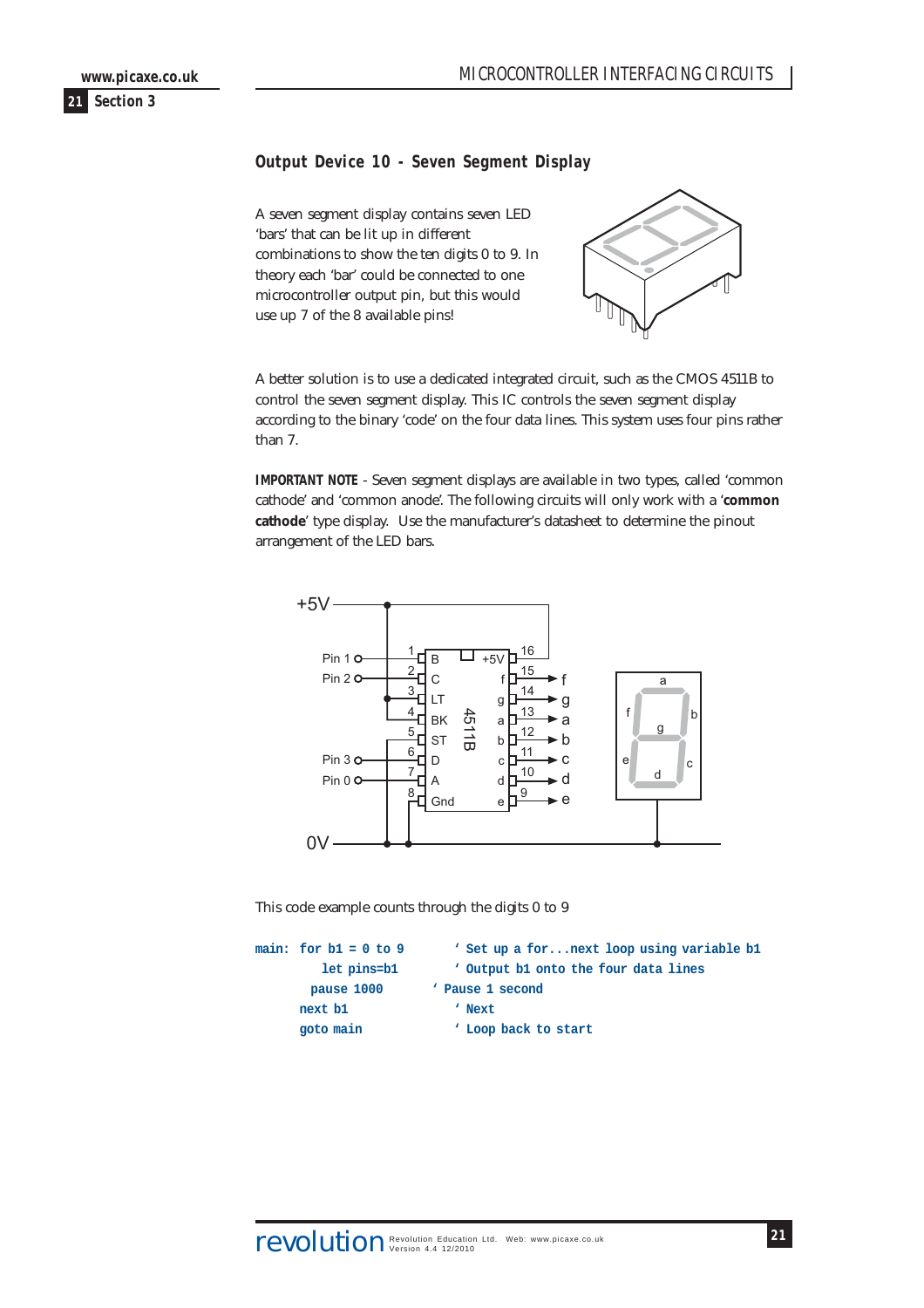Another possible solution is to use the CMOS 4026B to control the seven segment display. This system uses just two pins to control the display. The reset pin is used to reset the display to 0, the clock pin is then used to increment the digit up from 0. This means to display the digit '4' it is necessary to reset and then pulse the clock line 4 times. In reality this means that the display shows the digits 0-1-2-3-4, but, as they are clocked extremely rapidly, the human eye cannot see the changes, and so the number '4' seems to appear immediately!



This code example uses sub-procedure 'clock' to display the digit '4', which is stored in the variable b1.

'This is the sub-procedure

```
clock: pulsout 1,10 ' reset display to 0
         if b1 = 0 then endclk ' if b1 = 0 then return
         for b3 = 1 to b1 ' start a for...next loop
           pulsout 0,10 ' pulse clock line
        next b3 ' next loop
endclk: return with the contract of the contract of the contract of the contract of the contract of the contract of the contract of the contract of the contract of the contract of the contract of the contract of the con
This is the main code
main: let b1 = 4 ' give variable b1 the value 4
         gosub clock ' call sub-procedure
        pause 1000 ' wait 1 second
        goto main ' loop
```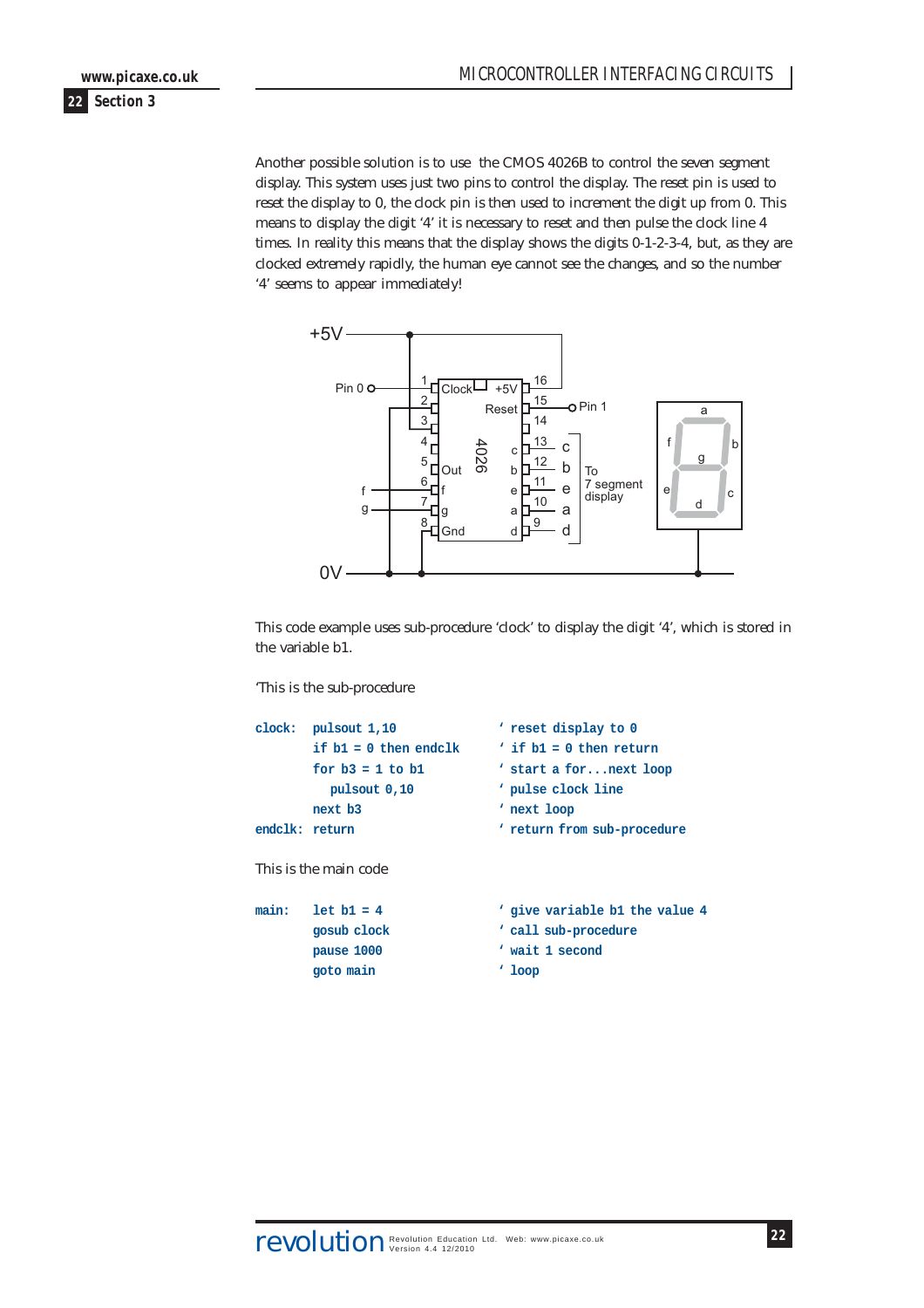This system can be expanded to two digits by adding a second 4026B IC and a second seven segment display, as shown in the diagram below. No changes to the code are required, just give the variable b1 a value between 0 and 99 and the number will be displayed on the two displays when sub-procedure 'clock' is called.

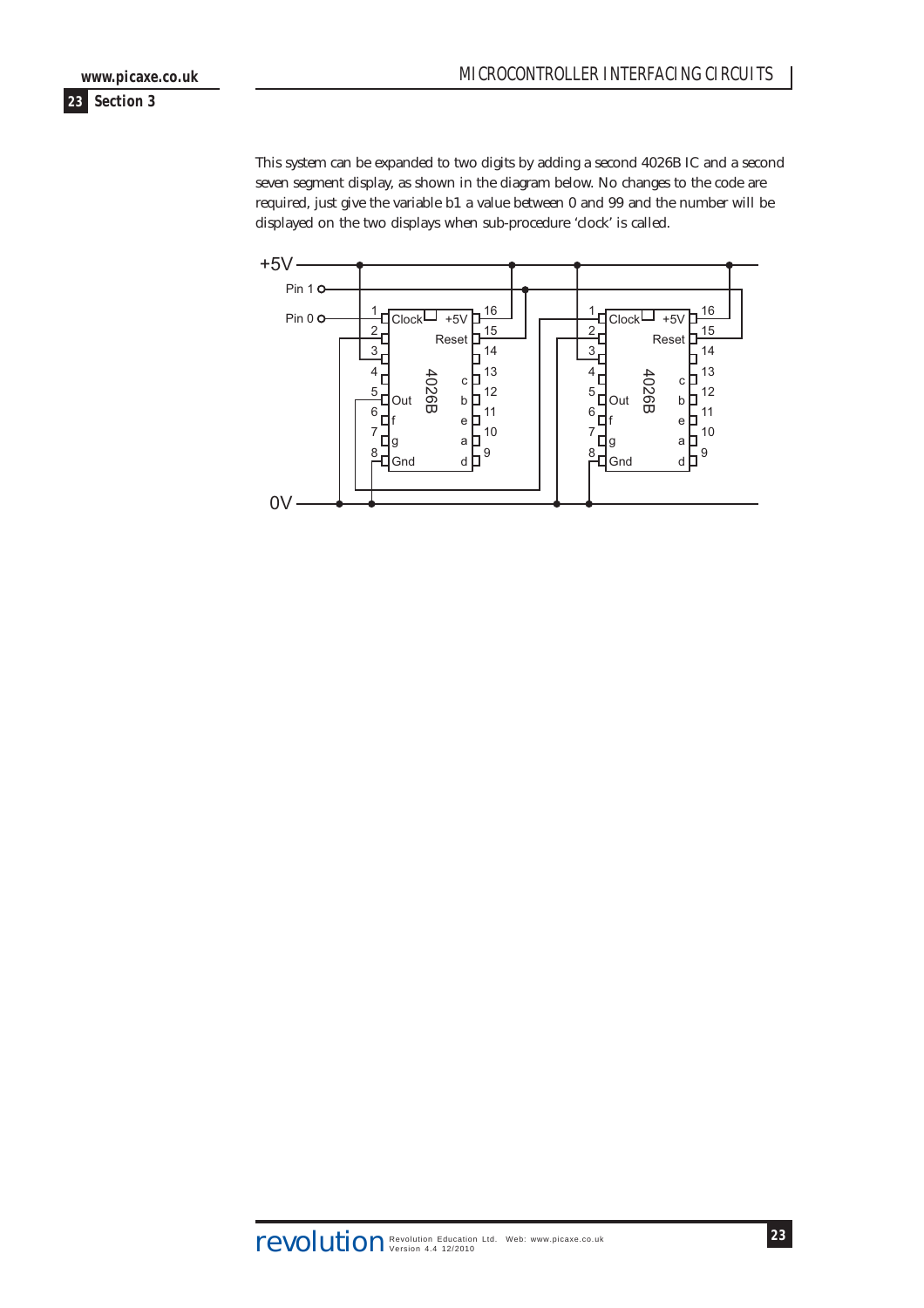<span id="page-23-0"></span>

# **Output Device 11 - Solenoid & Solenoid Valves**



A solenoid consists of a steel plunger inside an electric coil which is wrapped around a tube. When the coil is energised a magnetic field is created, and this draws the plunger into the tube. When the coil is de-energised a spring pushes the plunger back out of the tube.

To control a solenoid the standard MOSFET circuit is used.



The isonic solenoid valve can be used to control air flow through a pneumatic system. Isonic valves are ideal for battery operated products as operate at a low voltage and draw much less current than traditional solenoid valves. The standard transistor switching circuit can be used to drive the isonic valve.





To switch the solenoid on - high 1 To switch the solenoid off - low 1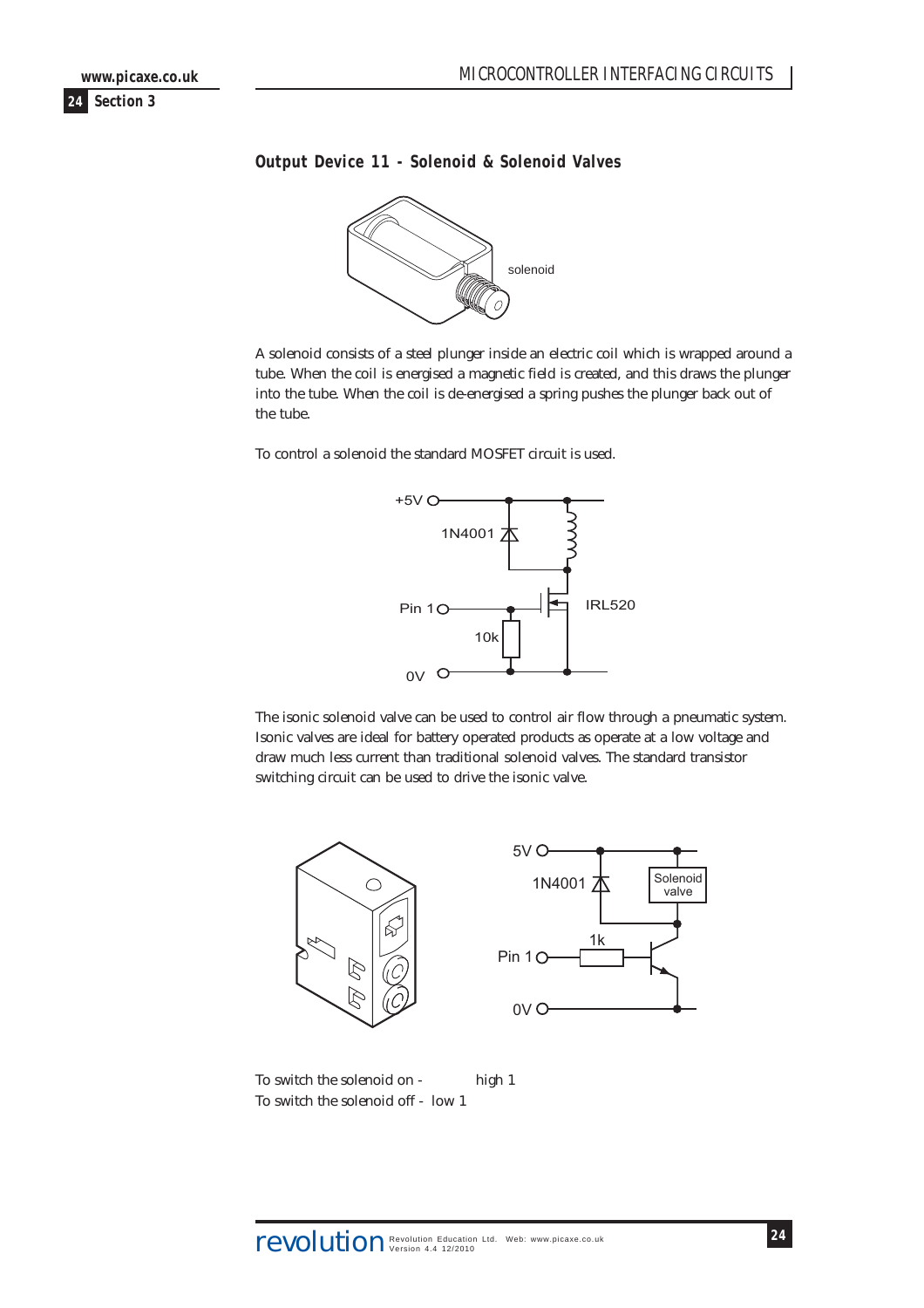<span id="page-24-0"></span>

# **Output Device 12 - Smart Wire & Smart Springs**



Shape Memory Alloy wire or springs are 'smart' materials that can be used to create mechanical actuation (movement). When an electric current is passed through the wire it heats up and so contracts with a large pulling force. When the current is removed the wire cools and so expands again (a 'traditional' steel spring is sometimes used to pull the smart wire/spring taut as it cools).

Smart wire or springs draw a relatively large current, and so the standard FET interfacing circuit should be used to interface to the microcontroller.

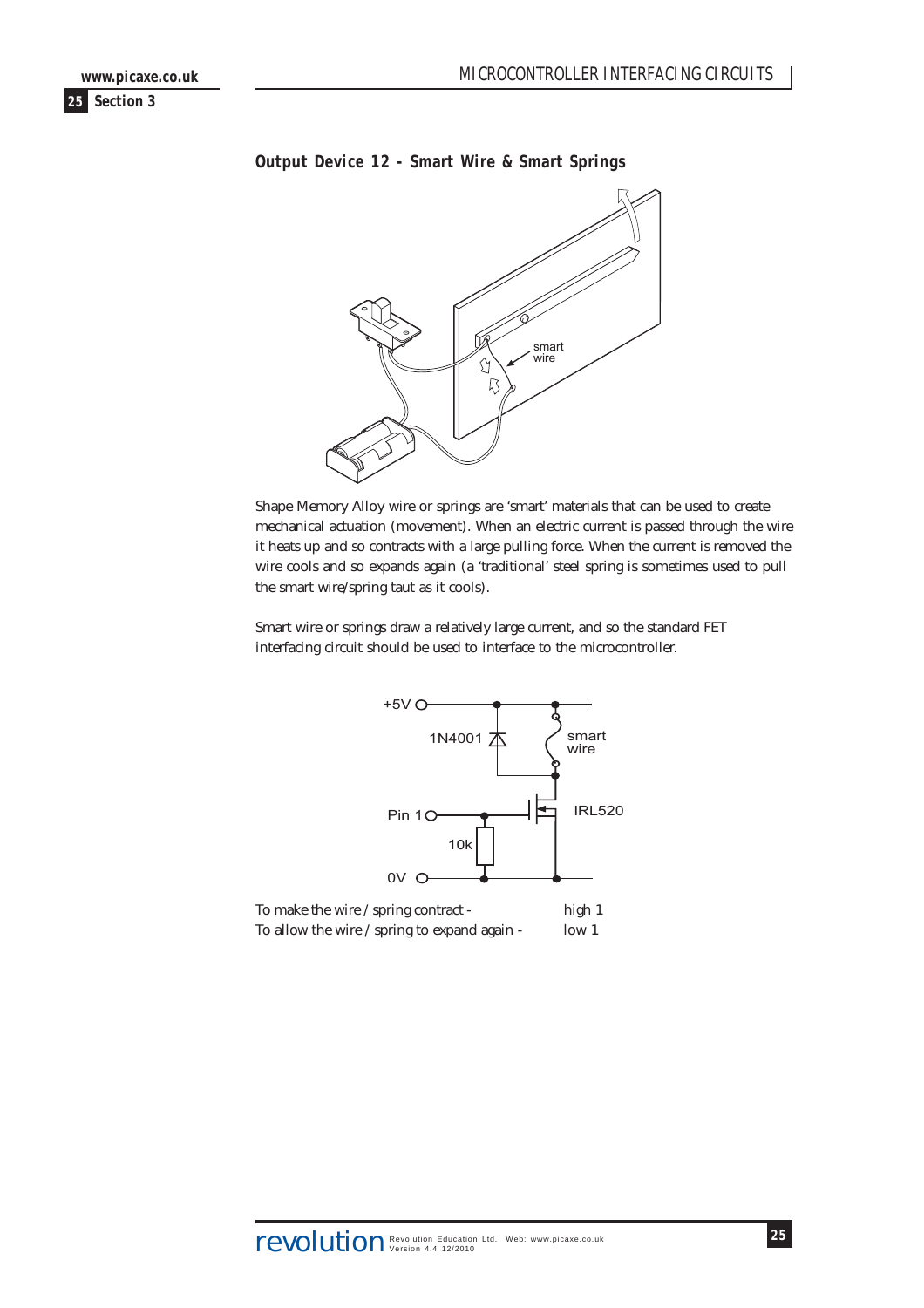# <span id="page-25-0"></span>**Input Device Interfacing**

#### **Input Device 1 - Switches**

There are a large variety of switches available, but the majority all have two 'contacts' which are either 'open' (off) or 'closed' (on). The two circuits shown below can be used with almost all switches.



With this circuit the input pin is **low** when the switch is open and **high** when the switch is closed.

Goto 'jump' when switch is open: if  $pin0 = 0$  then jump Goto 'jump' when switch is closed: if pin0 = 1 then jump



With this circuit the input pin is **high** when the switch is open and **low** when the switch is closed.

Goto 'jump' when switch is open: if  $pin0 = 1$  then jump Goto 'jump' when switch is closed: if  $pin0 = 0$  then jump

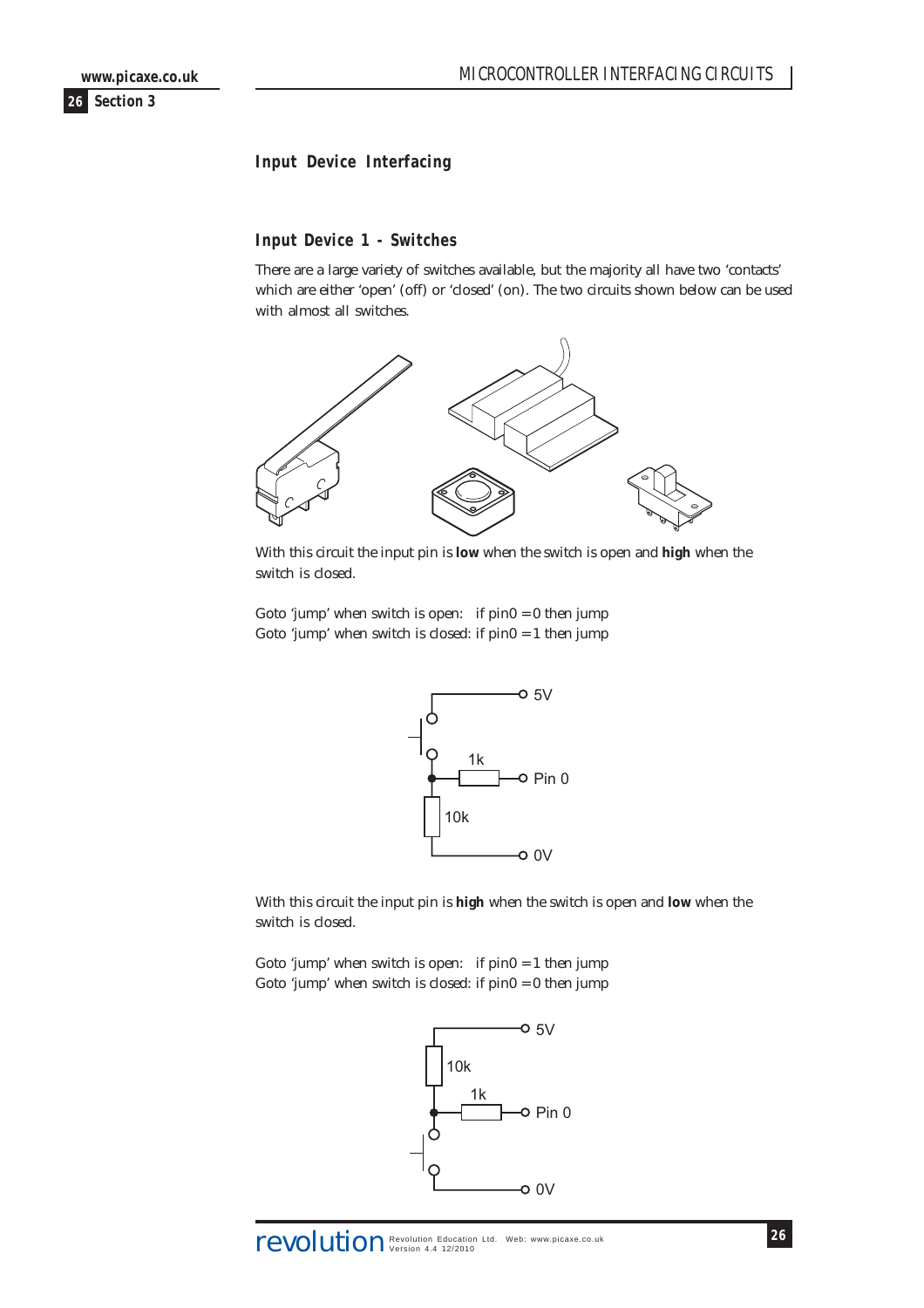#### <span id="page-26-0"></span>**Switch Bounce**

All mechanical switches 'bounce' when the switch opens or closes. This means that the switch contacts 'bounce' against each other before settling. As the PICAXE microcontroller operates so quickly it is possible that in some programs the microcontroller may register 2 or 3 of these 'bounces' instead of just registering one 'push'.

The simplest way to debounce a circuit is to simply add a time delay (pause 100) after the if... command. If the section of code after the push is quite long this time delay will occur naturally (as the other code commands are carried out) and so is unnecessary. However if the code does not have a long delay, as in the following example, a pause command can be used instead.



The following two programs show the effect of switch bouncing. The program should light the LED on pin1 when the switch connected to pin0 has been pressed more than 5 times. However, the first listing may not work correctly, because the microcontroller may count 'bounces' rather than actual pushes, and so the LED may light prematurely.

|      | init: let $b0 = 0$                                                |      | init: let $b0 = 0$                                                                          |
|------|-------------------------------------------------------------------|------|---------------------------------------------------------------------------------------------|
|      | main: if $pin 1 = 1$ then add<br>goto main                        |      | main: if $pin 1 = 1$ then add<br>goto main                                                  |
| add: | $let b0 = b0 + 1$<br>if $b0 < 5$ then main<br>high 1<br>goto main | add: | pause 100 'short delay<br>$let b0 = b0 + 1$<br>if $b0 < 5$ then main<br>high 1<br>goto main |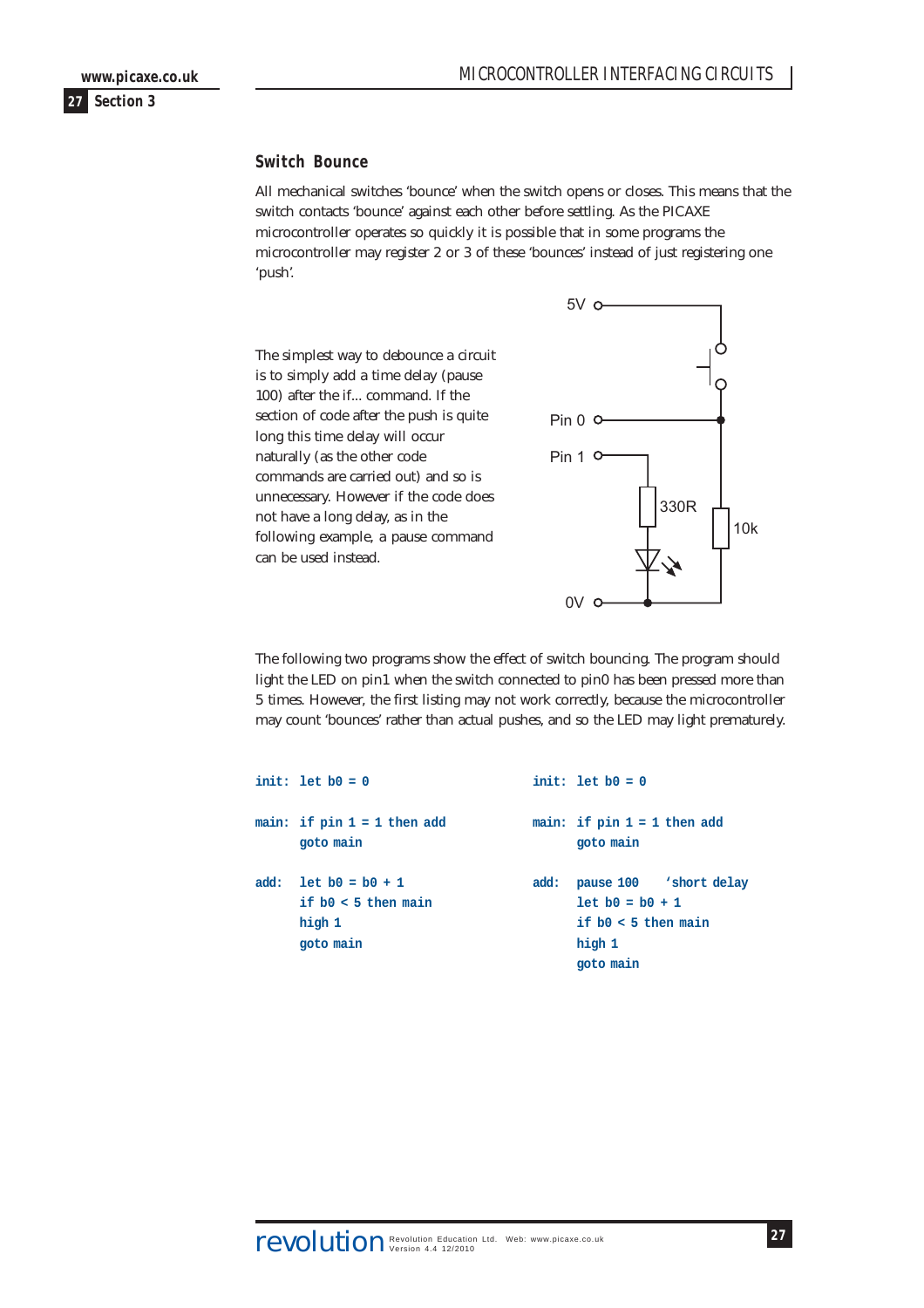<span id="page-27-0"></span>

#### **Input Device 2 - Potentiometer**

A potentiometer (or 'variable resistor') has a spindle that can be moved to change the resistance value of the potentiometer. This can be used to measure rotational or linear movement.



The readADC command is used to measure the value of the resistance by carrying out an Analogue to Digital Conversion. The value of the resistance is given a 'value' between 0 and 255 which is then stored in a variable. After storing the reading in the variable, the if...then command can be used to perform different functions.



The program below lights three different LEDs (connected to pins 1, 2 and 3), depending on the analogue sensor reading.

| main:          | readadc 0,b1          | ' read value on pin0 into variable b1    |
|----------------|-----------------------|------------------------------------------|
|                | if b1<75 then light1  | ' if b1 is less than 75 then light 1     |
|                | if b1<175 then light2 | ' if b1 is less than 175 then light 2    |
|                | goto light3           | ' if b1 is greater than 175 then light 3 |
| light1: high 1 |                       | ' switch on LED 1                        |
|                | 1ow <sub>2</sub>      | ' switch off LED 2                       |
|                |                       |                                          |
|                | 1ow <sub>3</sub>      | ' switch off LED 3                       |
|                | goto main             | $'$ loop                                 |
|                |                       |                                          |
| light2: low 1  |                       | ' switch off LED 1                       |
|                | high 2                | ' switch on LED 2                        |
|                | 1ow <sub>3</sub>      | ' switch off LED 3                       |
|                | goto main             | $'$ loop                                 |
|                |                       |                                          |
| light3: low 1  |                       | ' switch off LED 1                       |
|                | 1ow <sub>2</sub>      | ' switch off LED 2                       |
|                | high 3                | ' switch on LED 3                        |
|                | goto main             | $'$ loop                                 |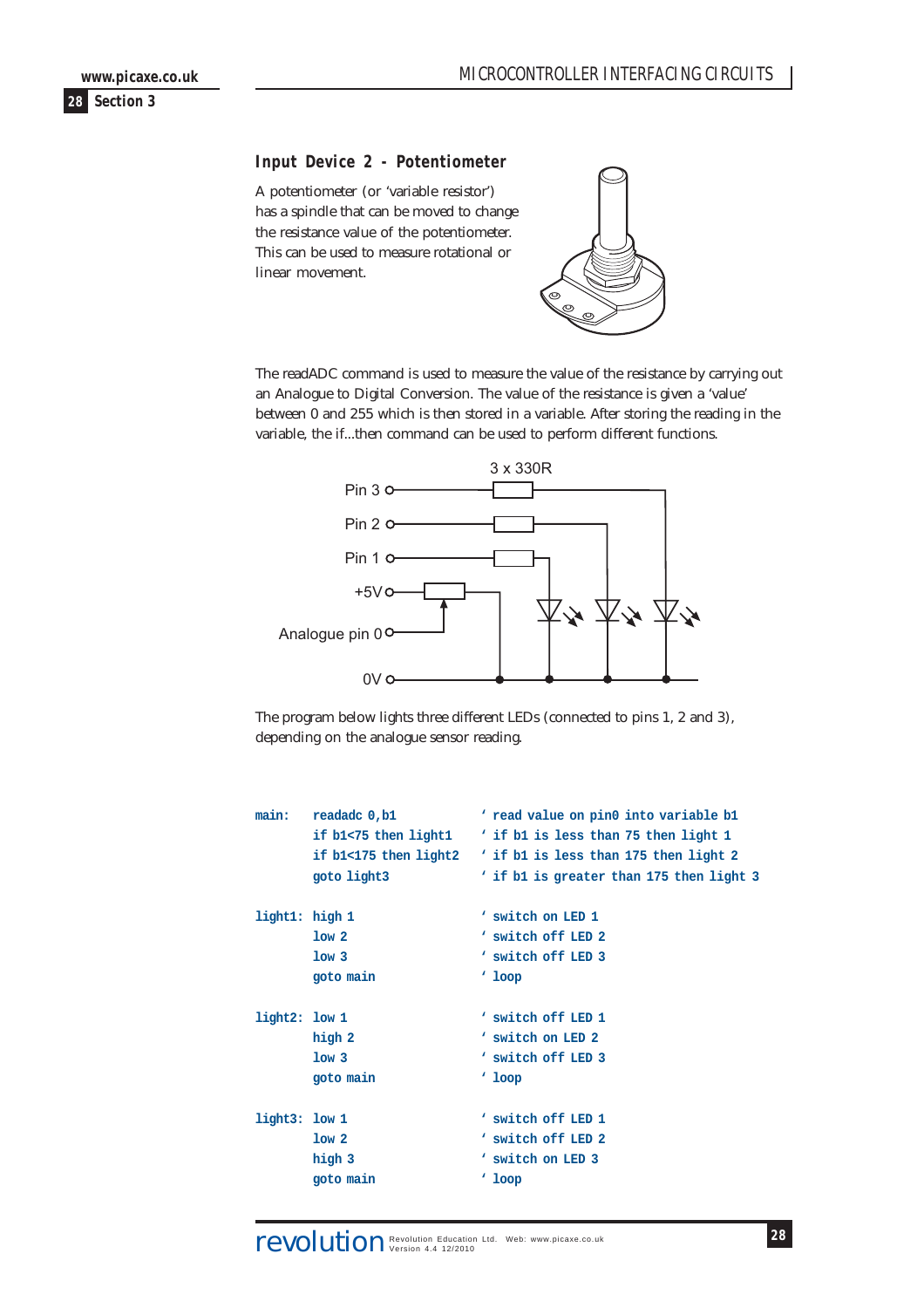# <span id="page-28-0"></span>**Input Device 3 - Light Dependant Resistor (LDR)**

A Light Dependant Resistor (LDR) is a resistor that changes in value according to the light falling on it. A commonly used device, the ORP-12, has a high resistance in the dark, and a low resistance in the light. Connecting the LDR to the microcontroller is very straight forward, but some software 'calibrating' is required.



It should be remembered that the LDR response is not linear, and so the readings will not change in exactly the same way as with a potentiometer. In general there is a larger resistance change at brighter light levels. This can be compensated for in the software by using a smaller range at darker light levels. Experiment to find the most appropriate settings for the circuit.

```
main: readadc 0,b1 ' read the value
     if b1<50 then light1 ' range 0-50 = 50
     if b1<100 then light2 ' range 50-100 = 50
     if b1<145 then light3 ' range 100-145 = 45
     if b1<175 then light4 ' range 145-175 = 30
     goto main
```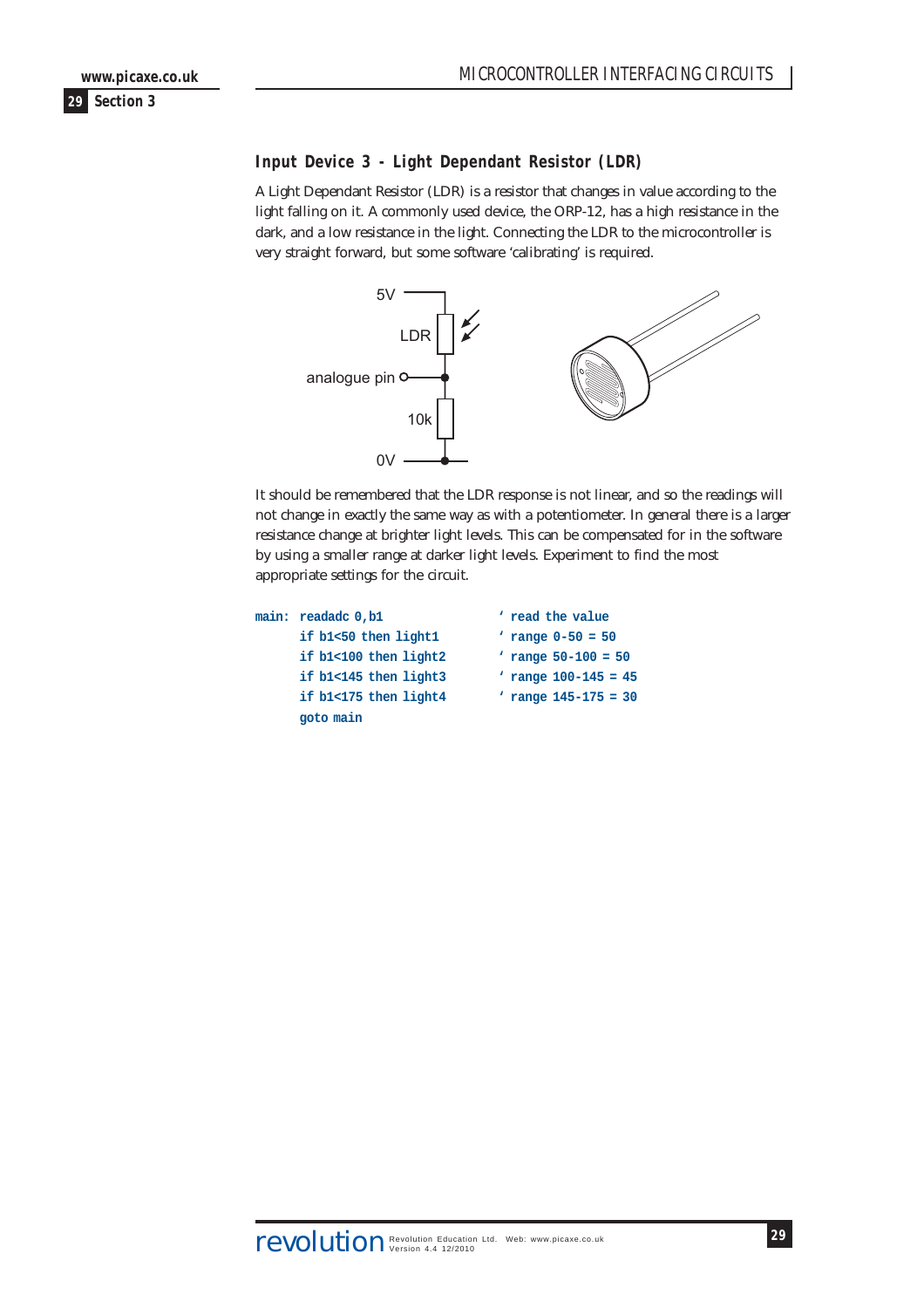#### <span id="page-29-0"></span>**Input Device 4 - Thermistor**

A thermistor is a resistor that changes in value according to it's heat. In actual fact all resistors change in value as they heat up or cool down, but thermistors are manufactured to show a large resistance change. Connecting the thermistor to the microcontroller is very straight forward, but some software 'calibrating' is required.



It should be remembered that the thermistor response is not linear, and so the readings will not change in exactly the same way as with a potentiometer. In general there is a larger resistance change at lower temperatures. This can be compensated for in the software by using a smaller range at higher temperatures. Experiment to find the most appropriate settings for the circuit.

| main: readadc 0, b1   | ' read the value         |
|-----------------------|--------------------------|
| if b1<50 then light1  | ' range $0 - 50 = 50$    |
| if b1<100 then light2 | ' range $50 - 100 = 50$  |
| if b1<145 then light3 | ' range $100 - 145 = 45$ |
| if b1<175 then light4 | ' range $145 - 175 = 30$ |
| goto main             |                          |
|                       |                          |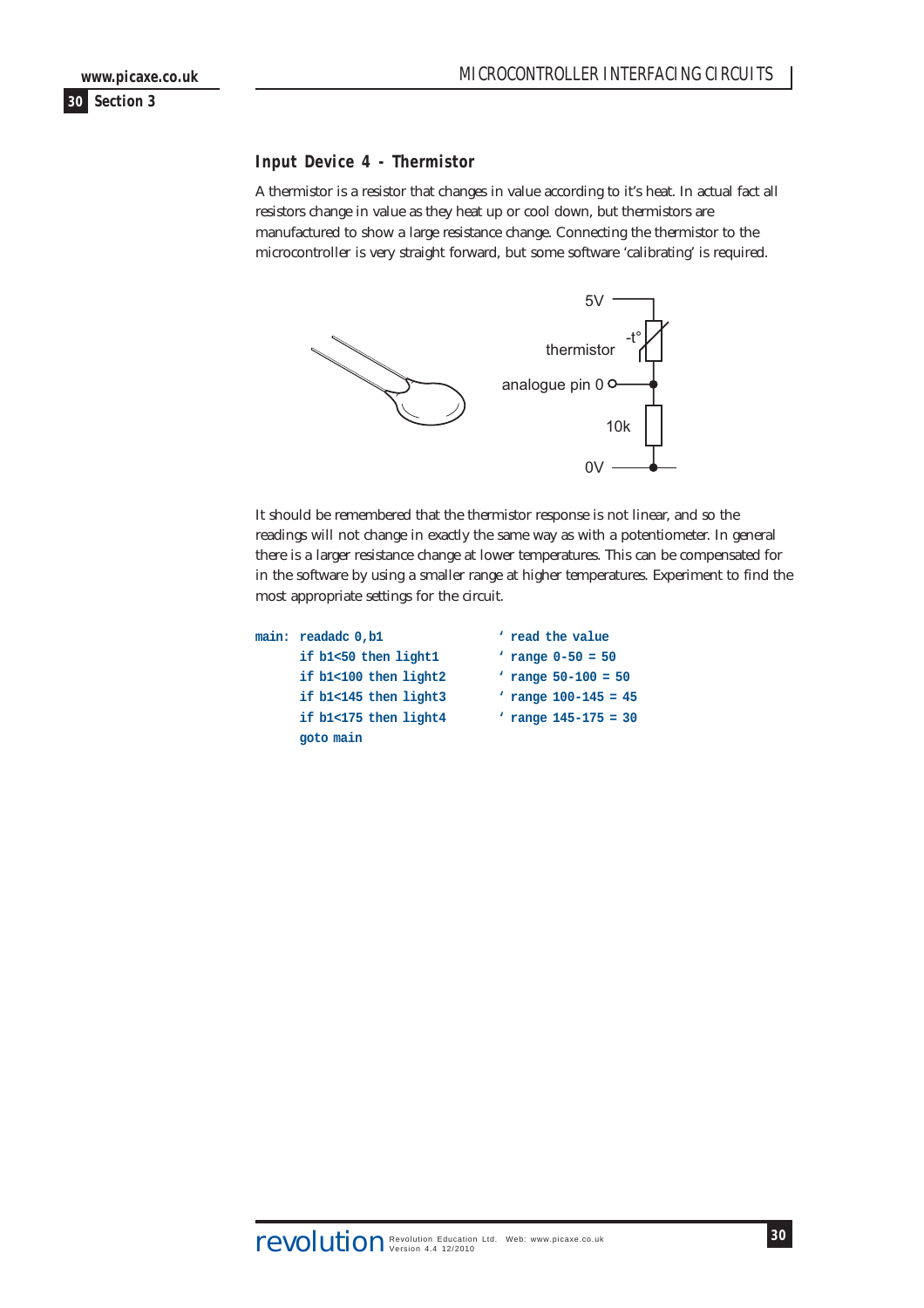# <span id="page-30-0"></span>**Advanced Component Interfacing**

### **Advanced Interfacing 1 - LCD Display**

A Liquid Crystal Display is an electronic device that can be used to show numbers or text. There are two main types of LCD display, numeric displays (used in watches, calculators etc) and alphanumeric text displays (often used in devices such as photocopiers and mobile telephones).

The display is made up of a number of shaped 'crystals'. In numeric displays these crystals are shaped into 'bars', and in alphanumeric displays the crystals are simply arranged into patterns of 'dots'. Each crystal has an individual electrical connection so that each crystal can be controlled independently. When the crystal is 'off' (i.e. when no current is passed through the crystal) the crystal reflect the same amount of light as the background material, and so the crystals cannot be seen. However when the crystal has an electric current passed through it, it changes shape and so absorbs more light. This makes the crystal appear darker to the human eye - and so the shape of the dot or bar can be seen against the background.

It is important to realise the difference between a LCD display and an LED display. An LED display (often used in clock radios) is made up of a number of LEDs which actually give off light (and so can be seen in the dark). An LCD display only reflects light, and so cannot be seen in the dark.

#### **LCD Characters**

The table on the next page shows the characters available from a typical LCD display. The character 'code' is obtained by adding the number at the top of the column with the number at the side of the row.

Note that characters 32 to 127 are always the same for all LCDs, but characters 16 to 31 & 128 to 255 can vary with different LCD manufacturers. Therefore some LCDs will display different characters from those shown in the table.

Characters 0 to 15 are described as 'user-defined' characters and so must be defined before use, or they will contain 'randomly shaped' characters. For details on how to use these characters see the LCD manufacturers data sheets.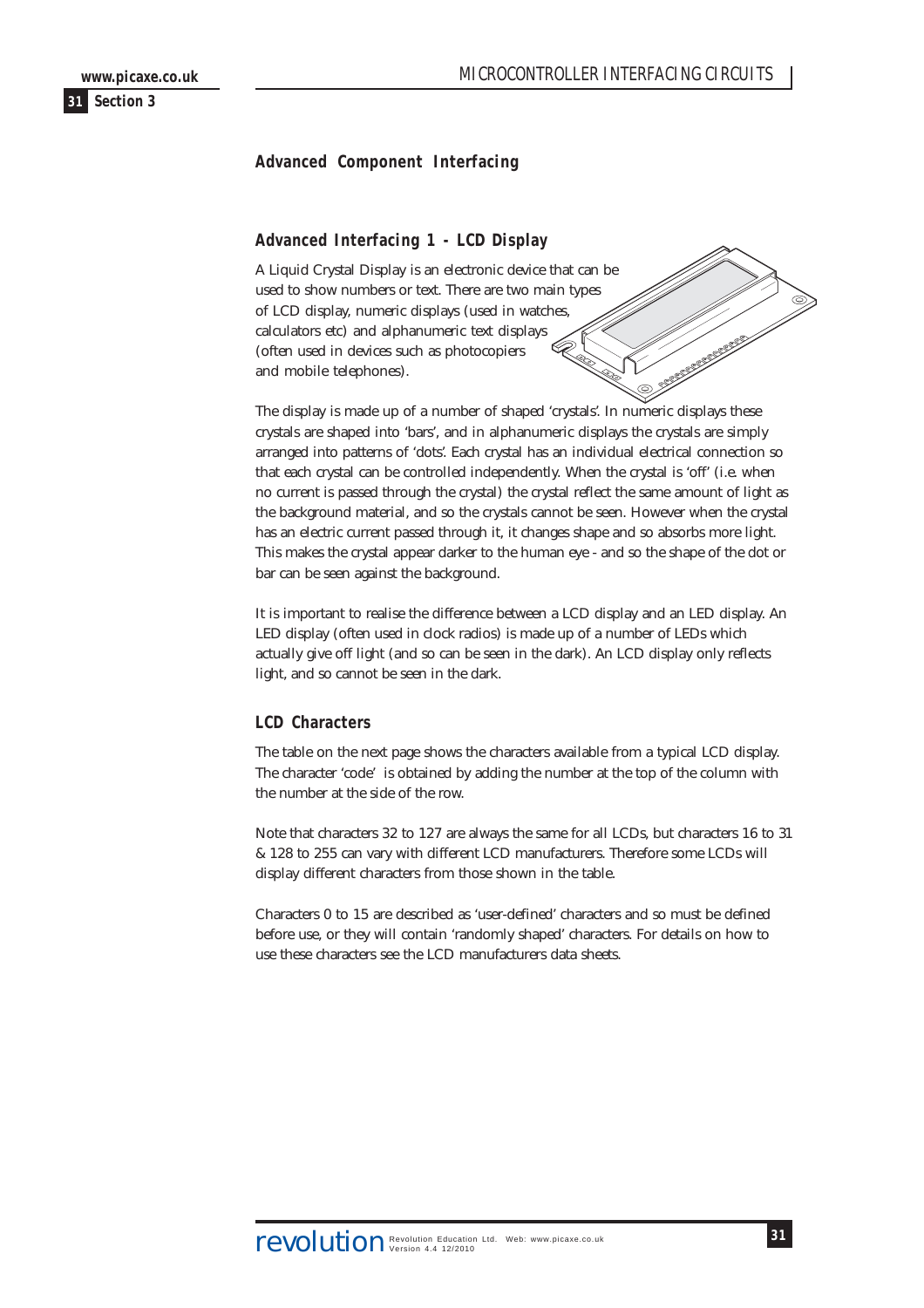**www.picaxe.co.uk**



|            |                |                         |                         |           |                |                       |             |             |                   | <b>Column Value</b>     |                      |                     |                     |        |              |             |          |
|------------|----------------|-------------------------|-------------------------|-----------|----------------|-----------------------|-------------|-------------|-------------------|-------------------------|----------------------|---------------------|---------------------|--------|--------------|-------------|----------|
|            |                | $\mathbf 0$             | 16                      | 32        | 48             | 64                    | 80          | 96          | 112               | 128                     | 144                  | 160                 | 176                 | 192    | 208          | 224         | 240      |
|            | $\overline{0}$ | CG<br><b>RAM</b><br>(1) | š<br>                   |           |                |                       | İ           | ę           | P                 |                         | ٠                    | ă.<br><br>---       |                     | i      |              | m m         |          |
|            | 1              | CG<br><b>RAM</b><br>(2) |                         | į         | ĺ              |                       |             |             |                   |                         |                      | ć,<br>ı             | $\blacksquare$<br>× | j      | ē            | E<br>ă<br>E | i        |
|            | $\overline{2}$ | CG<br><b>RAM</b><br>(3) | Ξ<br>Ξ<br>Î,            | ŧ,<br>I   |                |                       | i           | i           | į                 | ٠                       | .<br>ł<br>ĺ          | ٠<br>٠<br>          | ÷                   | ÷      |              |             | İ<br>m s |
|            | 3              | CG<br><b>RAM</b><br>(4) | Ē<br>Ξ<br>Ξ.            | ÷         |                |                       |             |             |                   |                         |                      | ٠<br>i              | ٠                   | j      |              |             |          |
|            | $\overline{4}$ | CG<br><b>RAM</b><br>(5) | <b>Contract</b>         |           | ï              |                       | İ           |             |                   |                         |                      | I                   | Ö,                  |        | į            |             |          |
|            | 5              | CG<br><b>RAM</b><br>(6) | İ<br>Ξ                  | ∷         |                |                       | I<br>i      |             | į                 |                         |                      |                     | ì                   | Ī      |              | i           | ₩        |
|            | 6              | CG<br><b>RAM</b><br>(7) |                         |           |                |                       | i           |             |                   |                         |                      |                     | į                   | i      |              | d.          | Þ        |
|            | $\overline{7}$ | CG<br><b>RAM</b><br>(8) | j.                      | þ         | I              | į                     | İ<br>į<br>Ì |             | į                 | ē                       |                      | İ                   |                     |        | E<br>Ì       | i           | ₩        |
|            | 8              | CG<br><b>RAM</b><br>(1) |                         |           |                |                       |             |             |                   |                         |                      | i                   |                     |        |              |             | 89.      |
|            | 9              | CG<br><b>RAM</b><br>(2) | İ                       | i<br>٠    | <br>$\alpha^2$ | I                     | į<br>i      | l.          |                   |                         |                      | ٠<br>i              |                     | į      | Ï<br>Ī       | ĵ,          | i        |
|            | 10             | CG<br><b>RAM</b><br>(3) |                         |           | ።<br>×         | Ī                     |             |             |                   |                         |                      |                     |                     |        |              | İ           |          |
| Value      | 11             | CG<br><b>RAM</b><br>(4) | i<br>Samuan<br>San<br>Ė | I,<br>"i" | ×<br>٠,        |                       |             |             |                   | Ï.                      |                      |                     |                     | l      |              | į           |          |
| <b>Row</b> | 12             | CG<br>RAM<br>(5)        | <br>-----               | þ         |                | <br>                  |             | l           | i                 | ٠<br>. .<br>ă,          | i                    | I                   | Ķ.                  |        | Ť<br>I       | m.          | İ        |
|            | 13             | CG<br>RAM<br>(6)        | ήş                      |           |                | ::::<br>$\vdots$<br>÷ | j           | Ĕ<br>E<br>i | ă                 | ٠<br>٠<br>I.            |                      | i                   | į,<br>Ť             | 8      | i<br>ļ.<br>j | Ï<br>Ï.     |          |
|            | 14             | CG<br>RAM<br>(7)        | Ø                       | ă.        |                | ŀ<br>=<br>=<br>=<br>٠ | ۰,          | ľ<br>h.     |                   | ٠<br>٠<br>ina<br>j<br>Ē | I                    | ٠<br>9)<br>Pi<br>ĭ. | j<br>۰              | i<br>Ä | ĺ<br>ł       | i<br>ĺ      | 'n,      |
|            | 15             | CG<br>RAM<br>(8)        | B                       | ×.        | H              | <br>İ<br>i<br>        |             | I<br>i      | $\delta_i^+$<br>E | Å                       | ٠<br>٠<br>ă<br>٠<br> | ٠<br>œ              |                     | ш<br>œ | Ì<br>X<br>l. | Œ<br>a a    | ű<br>İ   |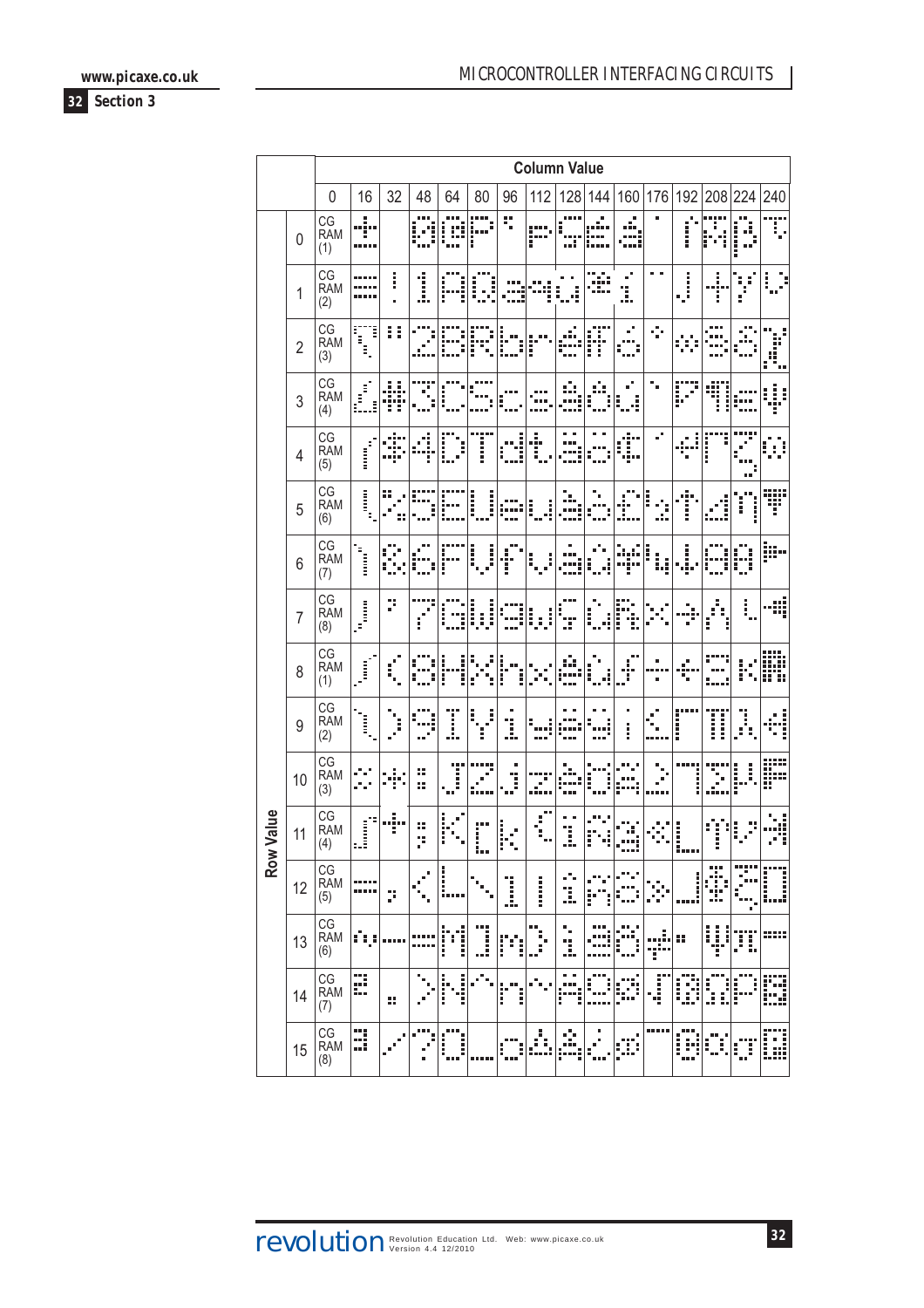The operation of the display is quite complex as the display can actually store more characters than can be displayed at once. A simple model makes this easier to understand. Imagine a piece of paper with a row of letters written across it. If a piece of card is taken, which has a 'window' cut in it, and the card is placed over the paper, only some of the letters will be visible. The other letters are still there, it's just that they cannot be seen. This is how a LCD display works - it stores a lot of characters, but only shows a few, through the 'display window', at once

20 letters stored in display memory

| $ $ a $b$ c $d$ $e$ f $g$ $h$ i $j$ $k$ $l$ $m$ $n$ $o$ $p$ $q$ $r$ $s$ $t$ |
|-----------------------------------------------------------------------------|
|-----------------------------------------------------------------------------|

Only 16 letters can be seen at one time



Start with a piece of paper, on which one letter is written. Place the card over the paper, and the letter will be visible because it shows through the 'display window'. Remove the card, write another letter, replace the card and they will both be visible. In fact all of the first sixteen letters will be visible, but the seventeenth will not, as the 'display window' is only wide enough for 16 letters.

Blank 'paper'

| First letter can be seen                                         |  |
|------------------------------------------------------------------|--|
| a                                                                |  |
| Next letter can be seen                                          |  |
| a b                                                              |  |
|                                                                  |  |
| 17th letter cannot be seen as it is 'outside' the display window |  |
| abcdefghijkImnop                                                 |  |
|                                                                  |  |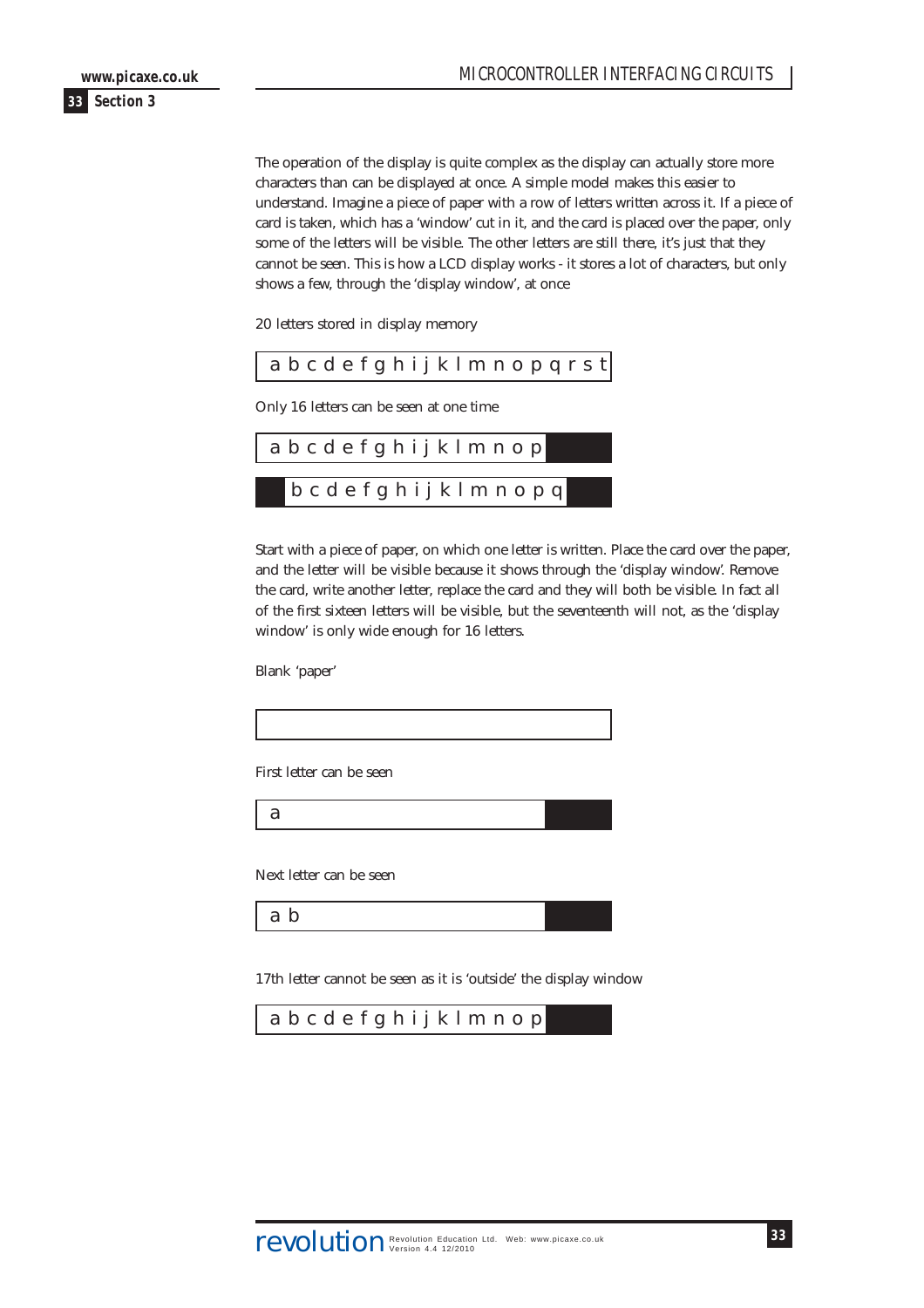To be able to see the seventeenth letter it is necessary to move (or 'scroll') the display window one place to the right, but this will also mean that the first letter can no longer be seen. Advantage can be taken of this 'moving' window method to make long messages appear to scroll across the LCD screen. To do this a long message is written into the LCD memory, and then the display window is repeatedly scrolled across the message. This is equivalent to 'pulling' the paper under the window to show the long message. The LCD window does not 'physically' move - so to anyone watching the LCD the letters 'appear' to be moving to the right.



On most LCD displays there is memory for 40 characters on each line. Each space in the RAM memory can be thought of as a 'box' which is ready to hold a single character. Each RAM 'box' has a numbered address to describe it. The first line RAM 'boxes' are at addresses 128 to 191, the second line RAM 'boxes' are from 192 to 255.

16x2 displays have a window that is two lines deep. That means that 16 letters can be seen on each line. If a character is to be printed on the second line, it is necessary to move the cursor to the start of line 2. Moving the cursor is very simple; simply send the RAM address (of the 'box' to be moved) as an instruction. Therefore to move the cursor to the start of the second line, simply send the instruction '192' to the LCD module. To move the cursor to the fifth position on the second line send the instruction '197' (=192+5).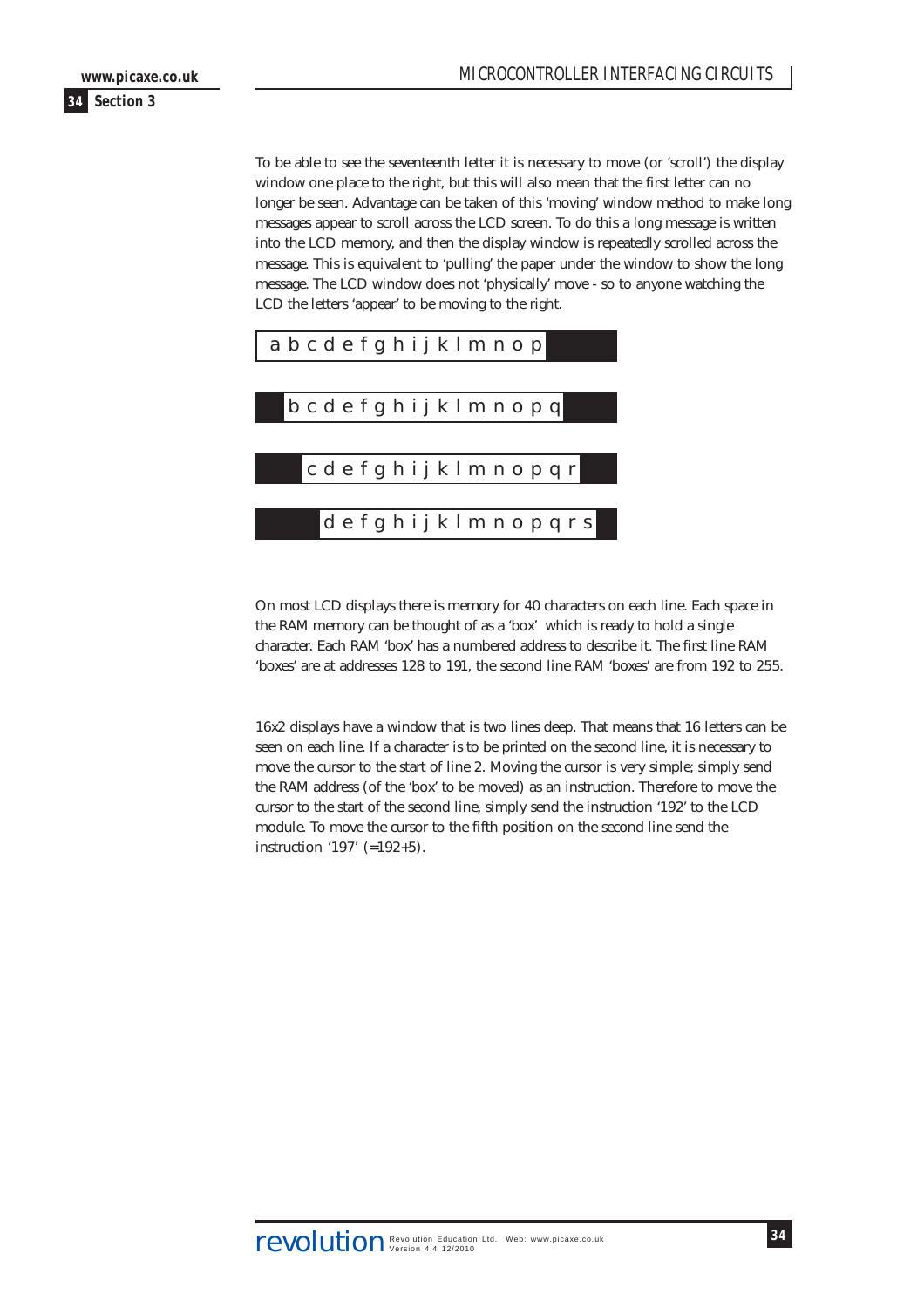# MICROCONTROLLER INTERFACING CIRCUITS

**Note about 16x1 displays...**

Most 16x1 LCDs are in actual fact 8x2 LCDs, but with the 'second' line positioned directly after the first (instead of underneath it). This makes 16x1 displays confusing to use, as, after 8 characters have been printed, the cursor seems to disappear in the middle of the display! If this type of display is needed, remember that the 'ninth' character is actually the first character of the second line.

**There are three main ways of interfacing LCDs to microcontrollers.**

- 1) Serial LCD firmware chip
- 2) Serial LCD Module with onboard firmware chip
- 3) Direct Connection

**Connecting The LCD using a serial firmware chip(OPTION 1)**

The serial LCD firmware is used to allow serial control of an alphanumeric LCD. This allows microcontrollers (and microcontroller based systems such as the PICAXE or Basic Stamp) to visually output user instructions or readings onto a text screen without the need for a host computer. This is especially useful when working, for example, with analogue sensors, as the analogue reading can easily be displayed on the LCD module. All LCD commands are transmitted serially via a single microcontroller pin. A sample instruction, using the **serout** command is as follows:

to print the text 'Hello' the instruction is simply

```
serout 7,T2400,("Hello")
```




For more information, see the Serial LCD Firmware datasheet: www.rev-ed.co.uk/docs/frm010.pdf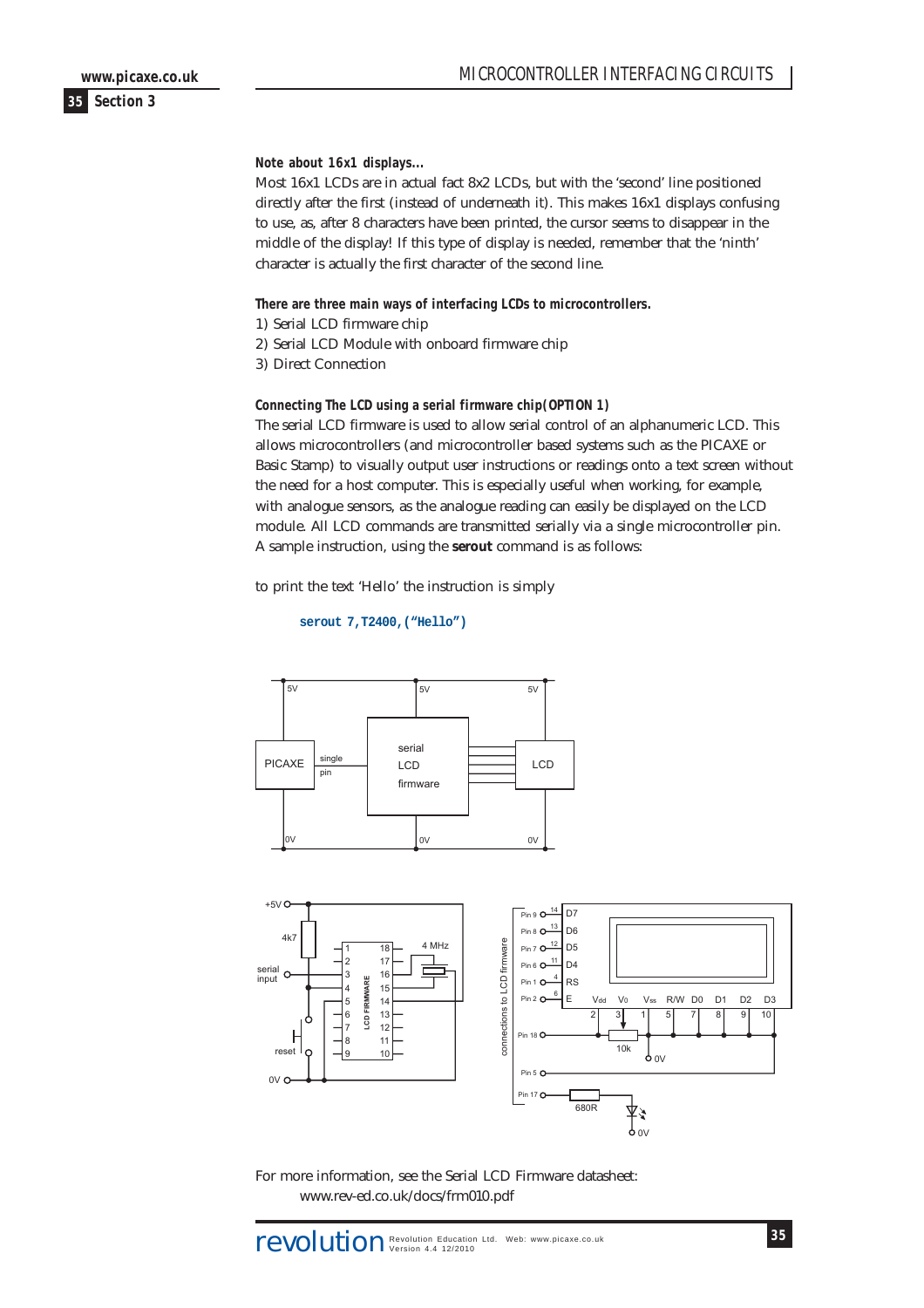#### **Using a Serial LCD Module (OPTION 2)**

The serial LCD module, part AXE033, contains a LCD module fitted to a custom printed circuit board fitted with a LCD firmware chip. This enables the user to rapidly build an LCD circuit that uses the single wire connection as with option 1. See the AXE033 Serial LCD/ Clock Module datasheet for more details:

www.rev-ed.co.uk/docs/axe033.pdf

#### **Connnecting The LCD (OPTION 3)**



The LCD has 6 lines that can be connected directly to the PICAXE microcontroller pins. However it is a good design practice to add a low value resistor (e.g. 330R) on the lines to protect against static discharges. The 10k potentiometer connected to pin 3 is used to adjust the contrast of the display. All unused lines should be tied to ground as shown.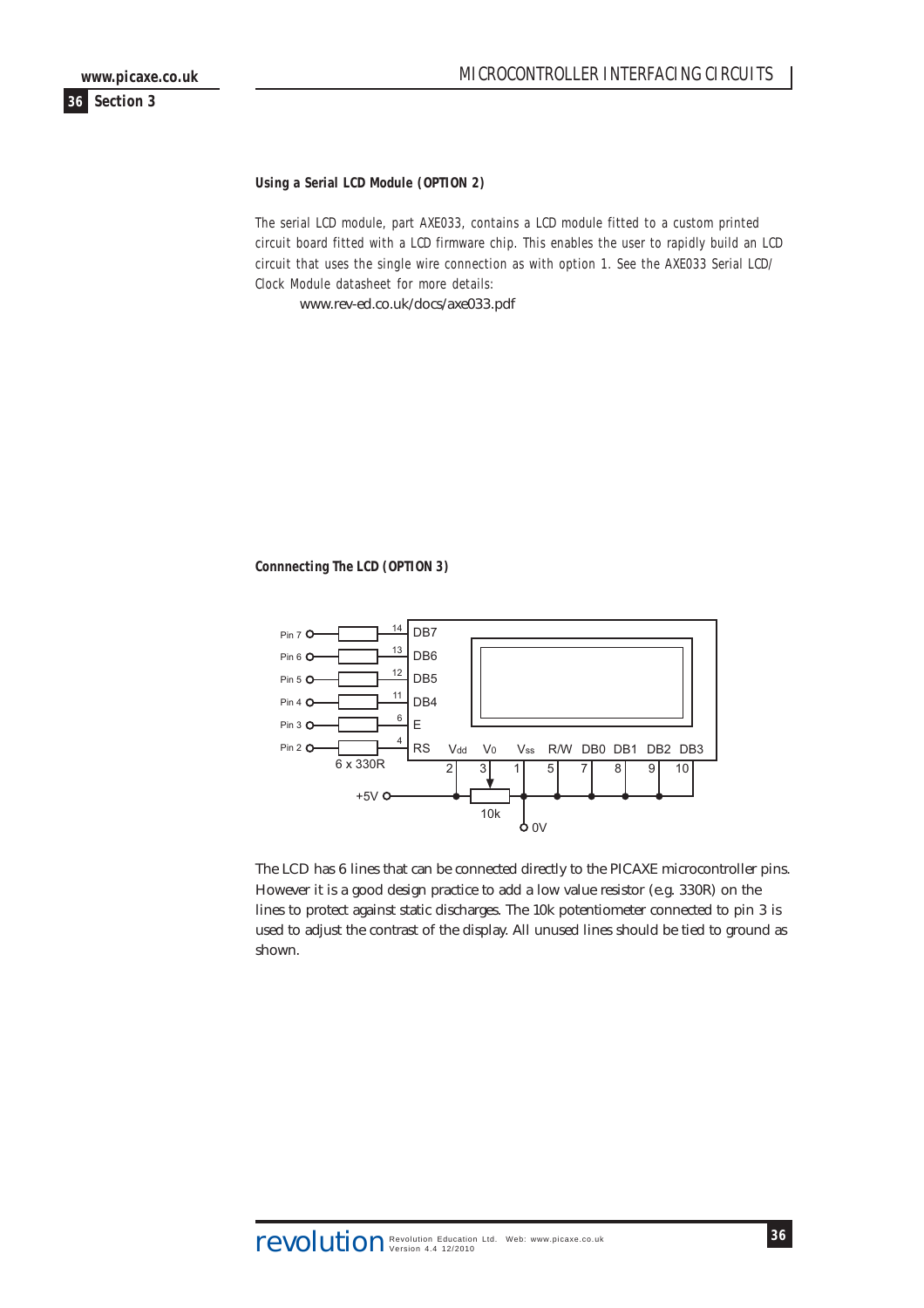# <span id="page-36-0"></span>**A Simple LCD Program**

The following program will print out the phrase 'Hello there!' on two lines of the LCD display. It uses three sub-procedures called init, wrins and wrchr. These three subprocedures carry out all the 'difficult' software tasks, and are 'standard' sub-procedures that will not have to be changed. In fact they can be used without understanding how they work, but it is necessary to know what they do:

init 'initialises' the LCD so that it is ready to accept instructions wrins sends an instruction stored in variable b1 to the LCD module wrchr sends a character stored in variable b1 to be 'printed' on the LCD screen

The three sub-procedures are explained further in the following sections.

|       | gosub init                                                   | ' initialise LCD                                                                                                                                  |
|-------|--------------------------------------------------------------|---------------------------------------------------------------------------------------------------------------------------------------------------|
| main: | $let b1 = 1$<br>gosub wrins                                  | ' set b1 to 'clear display' instruction<br>' send instruction to LCD                                                                              |
|       | for $b3 = 0$ to $4$<br>read b3, b1<br>gosub wrchr<br>next b3 | ' setup for next loop ("Hello" - positions 0 to 4)<br>' read letter from EEPROM into variable b1<br>' send character to LCD<br>' next loop        |
|       | $let b1 = 192$<br>gosub wrins                                | ' set b1 to 'start of second line' position<br>' send instruction to LCD                                                                          |
|       | for $b3 = 5$ to 11<br>read b3, b1<br>gosub wrchr<br>next b3  | ' setup for next loop ("there!"-positions 5 to 11)<br>' read letter from EEPROM memory into variable b1<br>' send character to LCD<br>' next loop |

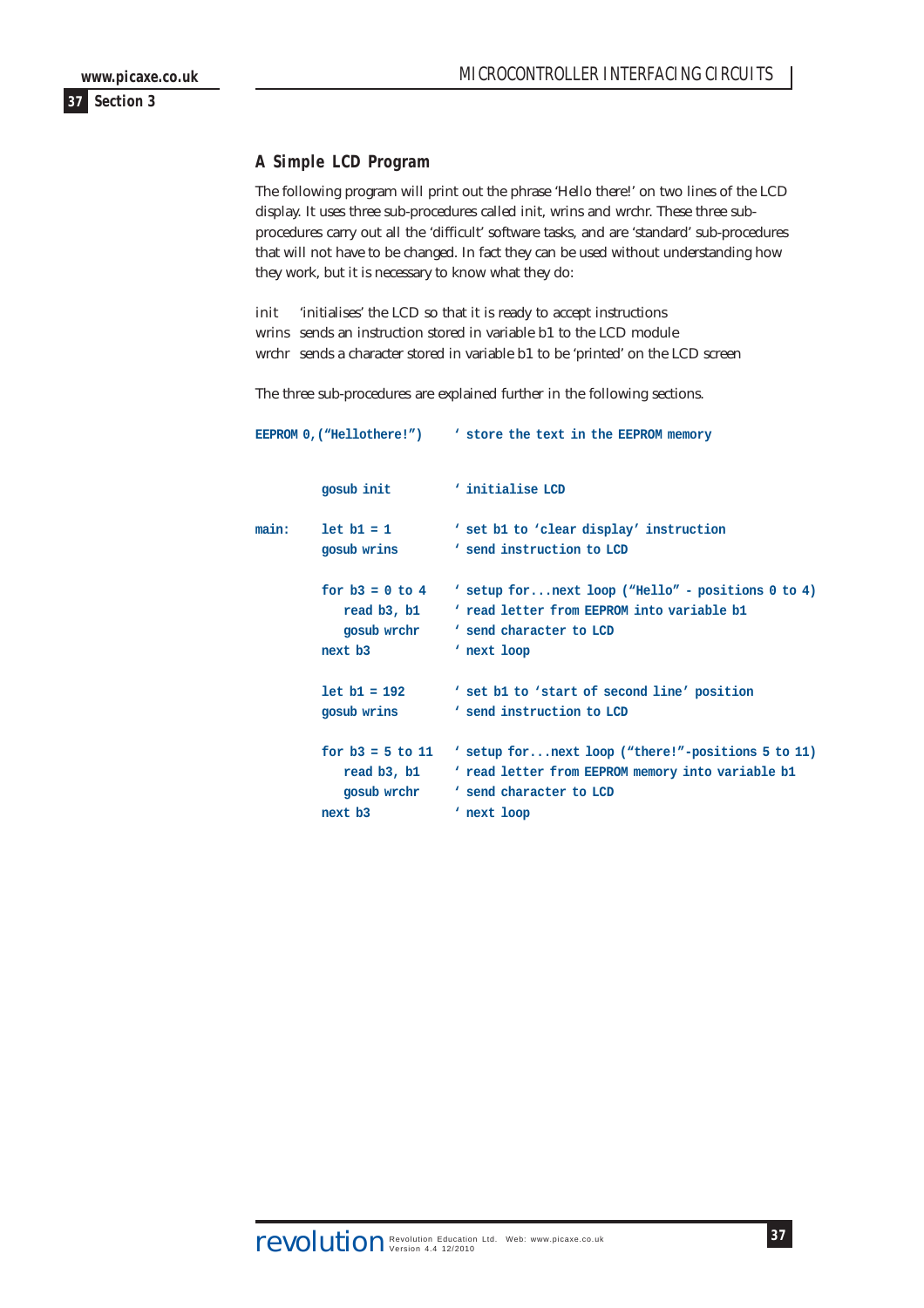### <span id="page-37-0"></span>**More Advanced LCD Program**

The following program scrolls the message 'Hello there everybody!' across the screen. As the text is longer than 16 letters, the message is first stored in the LCD memory, and then the display window is repeatedly scrolled to show all the message.

**EEPROM 0,("Hello there everybody!") ' store the text in the EEPROM memory**

| gosub init         | ' initialise LCD                                                     |
|--------------------|----------------------------------------------------------------------|
| $let b1 = 1$       | ' set b1 to 'clear display' instruction<br>' send instruction to LCD |
|                    |                                                                      |
| for $b3 = 0$ to 22 | ' setup a for next loop                                              |
| read b3, b1        | ' read letter from EEPROM into variable b1                           |
| gosub wrchr        | ' send character to LCD                                              |
| next b3            | ' next loop                                                          |
| $let b1 = 12$      | ' set b1 to 'hide cursor' instruction                                |
| gosub wrins        | ' send instruction to LCD                                            |
| $let b1 = 24$      | ' set b1 to 'scroll display left' instruction                        |
| gosub wrins        | ' send instruction to LCD                                            |
| pause 250          | pause for 0.25s                                                      |
| goto main          | $'$ loop                                                             |
|                    | gosub wrins                                                          |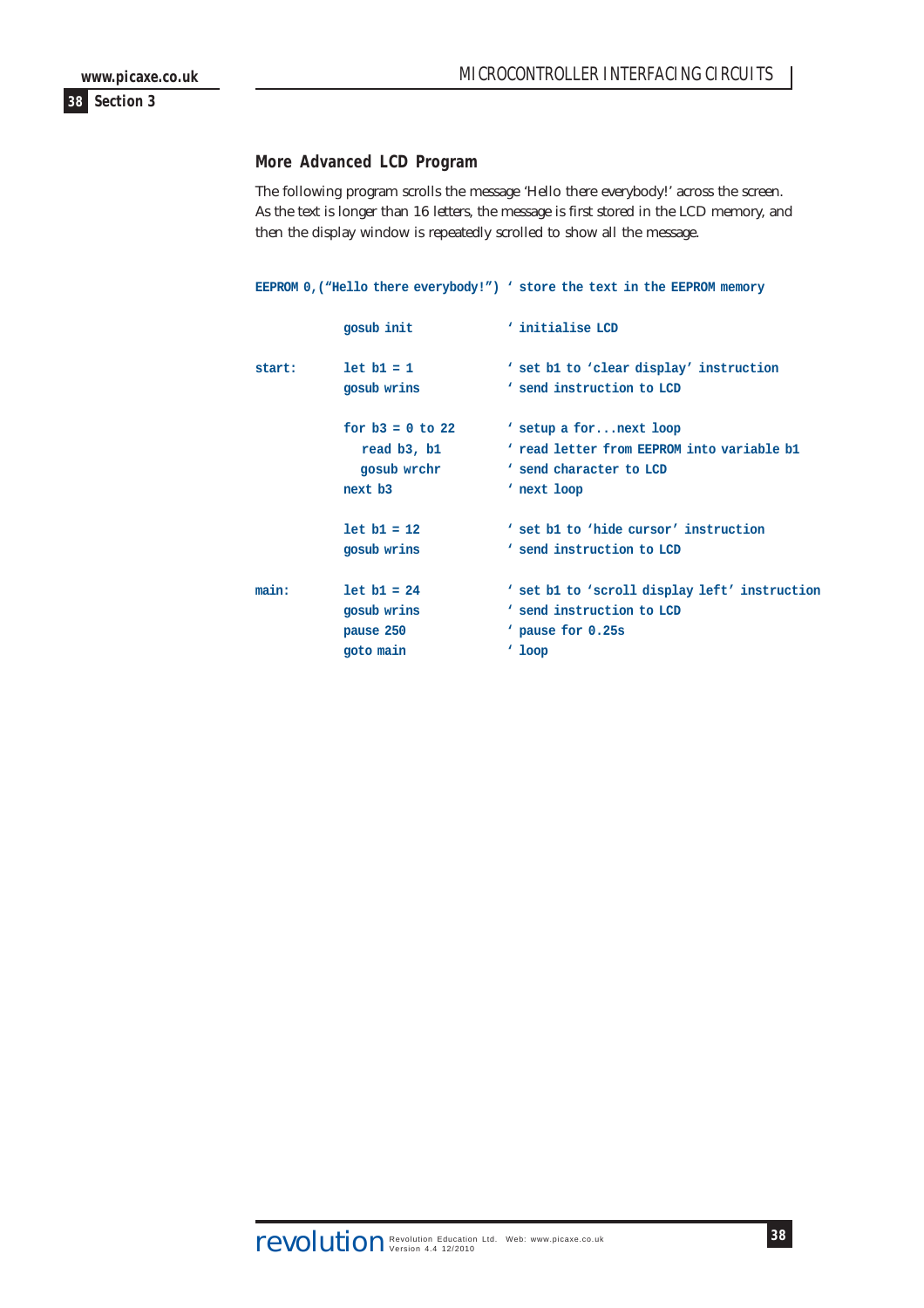<span id="page-38-0"></span>



#### **Standard LCD Sub-Procedures (Direct Connection)**

Before the sub-procedures are studied, it is important to understand how the LCD module operates. It has two modes of operation, which are called 'character' mode and 'instruction' mode. The RS pin (pin 2) controls the mode - when high the LCD is in character mode, when low the LCD is in instruction mode.

The character or instruction is sent as a 4 bit binary number down the data lines (pins 7-4). Every time the Enable pin (pin 3) is 'pulsed' the LCD reads the data lines and prints the character (or carries out the instruction) which is given by the number on the data lines.

This is not quite the whole story, as each character or instruction is actually made up of an 8 bit number, which contains a table of all the character and instruction codes. As there are only four data lines, this 8 bit number is split into two 'halves' which are sent one after the other. The two halves are called the 'high nibble' and the 'low nibble'. This means that two nibbles are transmitted down the data lines for each character.

| 1011        | 0101       | $= 10110101$ |
|-------------|------------|--------------|
| high nibble | low nibble | $=$ byte     |

The three 'standard' sub-procedures described below perform all of the 'complicated' software tasks when using the LCD display. Each sub-procedure is called from the main program to perform a certain task. These tasks are:

init initialise the display and sets the module to two line operation wrchr 'prints' one 'character' onto the LCD screen wrins writes one 'command' to the LCD module. (This is actually just the wrchr sub-procedure with the addition of one line that sets the RS line into 'instruction' mode at the start of the sub-

procedure).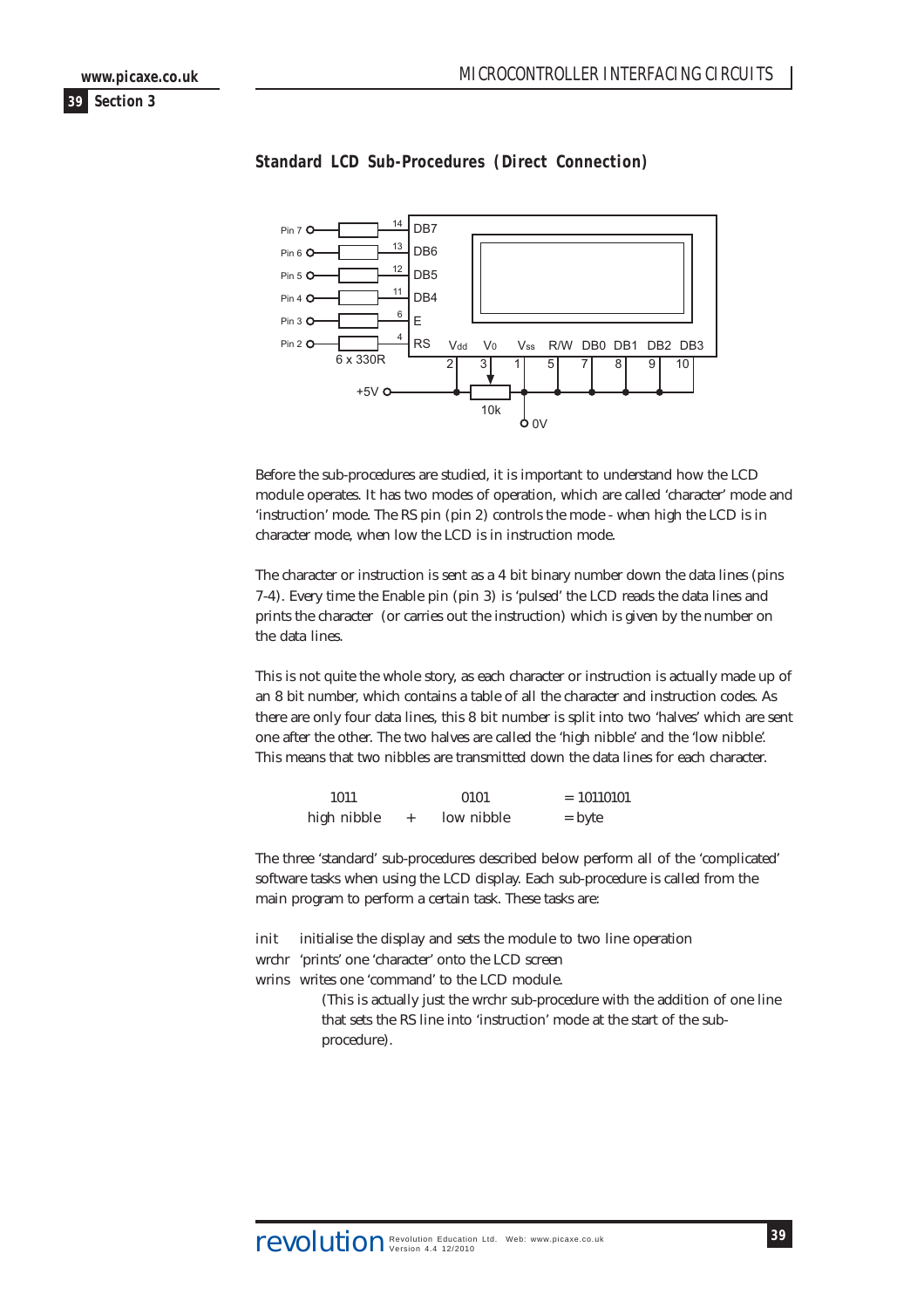| init: | $let pins = 0$               | ' Clear all output lines                     |
|-------|------------------------------|----------------------------------------------|
|       | $let b4 = 0$                 | ' Reset variable b3                          |
|       | $let$ $dirs = 252$           | ' Set pins 2-7 as output lines (Stamp only). |
|       | pause 200                    | ' Wait 200 ms for LCD to reset.              |
|       | $let pins = 48$              | ' Set to 8-bit operation.                    |
|       | pulsout 3,1                  | ' Send data by pulsing 'enable'              |
|       | pause 10                     | Wait 10 ms                                   |
|       | pulsout 3,1                  | ' Send data again                            |
|       | pulsout 3,1                  | ' Send data again                            |
|       | $let pins = 32$              | ' Set to 4-bit operation.                    |
|       | pulsout 3,1                  | ' Send data.                                 |
|       | pulsout 3,1                  | ' Send data again.                           |
|       | $let pins = 128$             | ' Set to two line operation                  |
|       | pulsout 3,1                  | ' Send data.                                 |
|       | $let b1 = 14$                | ' Screen on, cursor on instruction           |
|       | gosub wrins                  | ' Write instruction to LCD                   |
|       | return                       |                                              |
|       | wrchr: let pins = $b1 & 240$ | ' Mask the high nibble of b1 into b2.        |
|       | high 2                       | ' Make sure RS is high                       |
|       | pulsout 3,1                  | ' Pulse the enable pin to send data.         |
|       | $let b2 = b1 * 16$           | Put low nibble of b1 into b2.                |
|       | $let pins = b2 & 240$        | ' Mask the high nibble of b2                 |
|       | high 2                       | ' Make sure RS is high                       |
|       | pulsout 3,1                  | ' Pulse enable pin to send data.             |
|       | return                       |                                              |
|       | wrins: let pins = $b1 & 240$ | ' Mask the high nibble of b1 into b2.        |
|       | pulsout 3,1                  | ' Pulse the enable pin to send data.         |
|       | $let b2 = b1 * 16$           | Put low nibble of b1 into b2.                |
|       | $let pins = b2 & 240$        | ' Mask the high nibble of b2                 |
|       | pulsout 3,1                  | ' Pulse enable pin to send data.             |
|       | high 2                       | ' Back to character mode                     |
|       | return                       |                                              |

*Note that init uses a let dirs = commands that will affect all 8 pins, not just the 6 used by the LCD display. The let pins = commands used by wrins/wrchr will not alter the state of unused pins 0 and 1. Do not use variable b1 or b2 (or w0 or w1 ) for any other function within a program.*

NB. The  $|$  character is 'SHIFT +  $\vee$ ' (next to Z on a UK layout keyboard).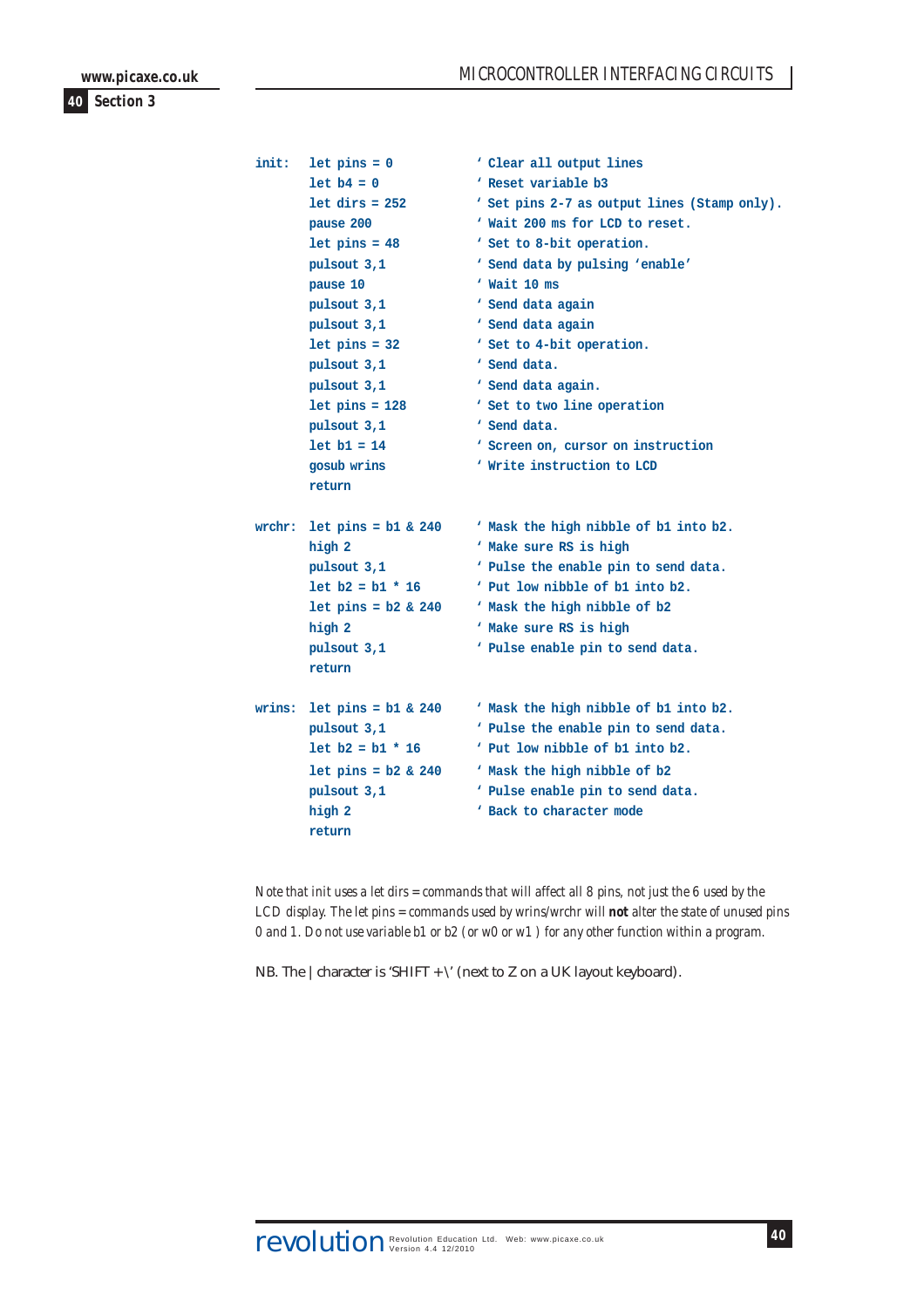**Using the LCD Instruction set**

The codes for the LCD instructions are given below. Each code can be sent to the LCD module by using the wrins sub-procedure. These instructions can be used to make the LCD messages more interesting - for instance by flashing the screen or creating 'moving' messages which scroll across the screen.

**Code Instruction**

| Clear display and move to the start of the first line |
|-------------------------------------------------------|
|-------------------------------------------------------|

- 2 Move the cursor and display 'window' to the start of the first line
- 4 Set 'right to left printing' mode
- 5 Set 'scroll printing to the left' mode
- 6 Set 'left to right printing' mode
- 7 Set 'scroll printing to the right' mode
- 10 Turn visual LCD screen off
- 12 Hide cursor
- 13 Make cursor flash
- 14 Turn visual LCD screen (and cursor) on
- 16 Move cursor left one position
- 20 Move cursor right one position
- 24 Scroll display 'window' left one position
- 28 Scroll display 'window' right one position
- 128 Move cursor to the start of the first line
- 192 Move cursor to the start of the second line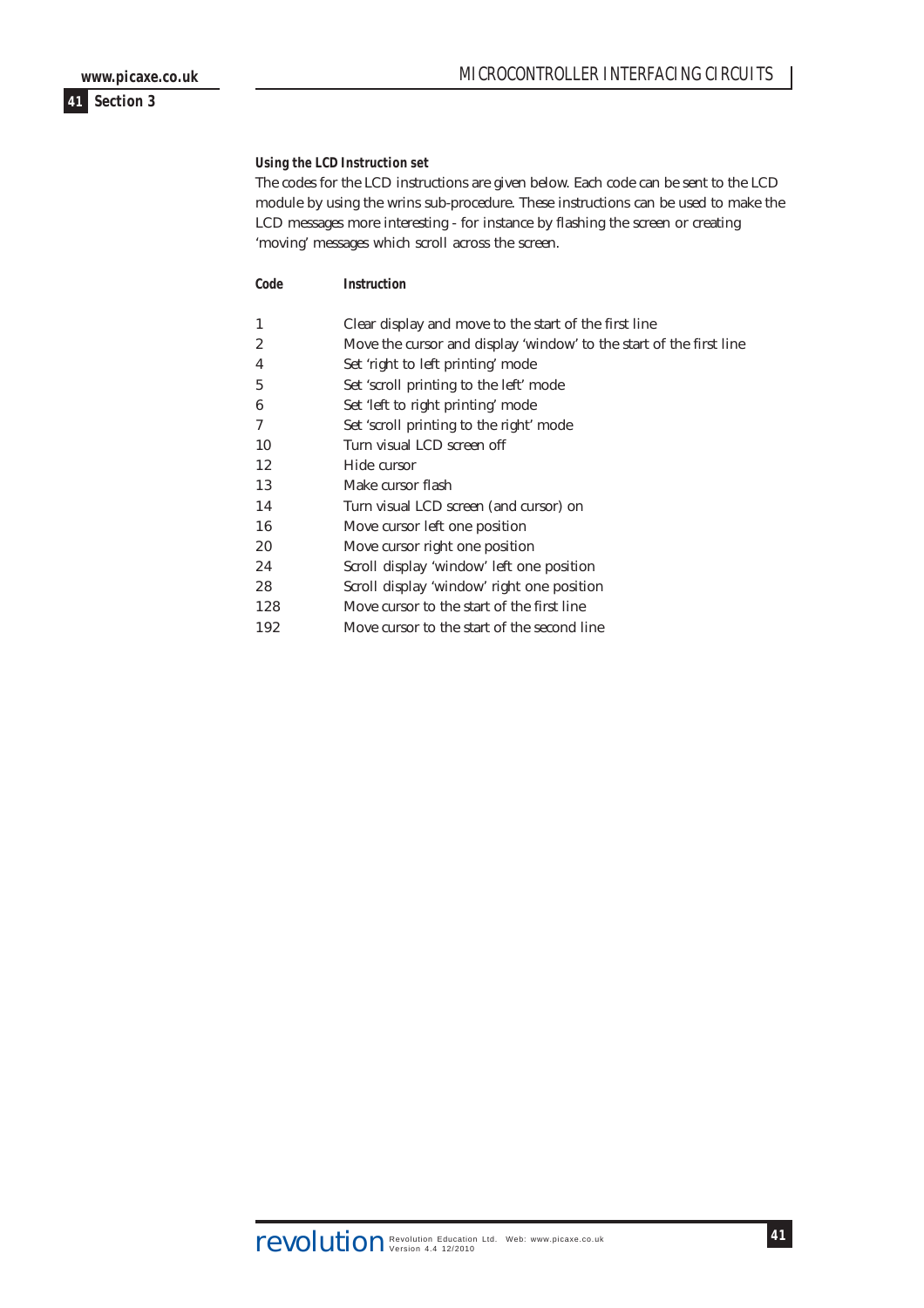#### **Examples:**

Clear the display

| clear: | $let b1 = 1$ | ' Set b1 to clear instruction |
|--------|--------------|-------------------------------|
|        | call wrins   | ' Send it to LCD              |

#### Move cursor to the second line

| clear: | $let b1 = 192$ | ' Set b1 to start of second line |
|--------|----------------|----------------------------------|
|        | call wrins     | ' Send it to LCD                 |

#### Flash a message 10 times

| flash: | for $b3 = 1$ to 10 | ' Start a for next loop using    |
|--------|--------------------|----------------------------------|
|        |                    | ' variable b3 Don't use b1!!     |
|        | $let b1 = 10$      | ' Set b1 to 'turn visual display |
|        |                    | ' off' instruction               |
|        | gosub wrins        | ' Send instruction to LCD        |
|        | pause 200          | Pause for 0.2 second             |
|        | $let b1 = 14$      | ' Set b1 to 'turn visual display |
|        |                    | back on' instruction             |
|        | gosub wrins        | ' Send instruction to LCD        |
|        | pause 200          | Pause for 0.2 second             |
|        | next b3            | ' End of fornext loop            |
|        |                    |                                  |

#### Scroll a long message (30 characters long)

| scroll: | for $b3 = 1$ to 30 | ' Start a for next loop using   |
|---------|--------------------|---------------------------------|
|         |                    | ' variable b3 Don't use b1!!    |
|         | $let b1 = 28$      | ' Set b1 to 'scroll display     |
|         |                    | ' window right' instruction     |
|         | gosub wrins        | ' Send instruction to LCD       |
|         | pause 200          | Pause for 0.2 second            |
|         | next b3            | ' End of fornext loop           |
|         | $let b1 = 1$       | ' Set b1 to 'move scroll window |
|         |                    | back to start' instruction      |
|         | gosub wrins        | ' Send instruction to LCD       |
|         | pause 200          | Pause for 0.2 second            |
|         | goto scroll        | 'Loop                           |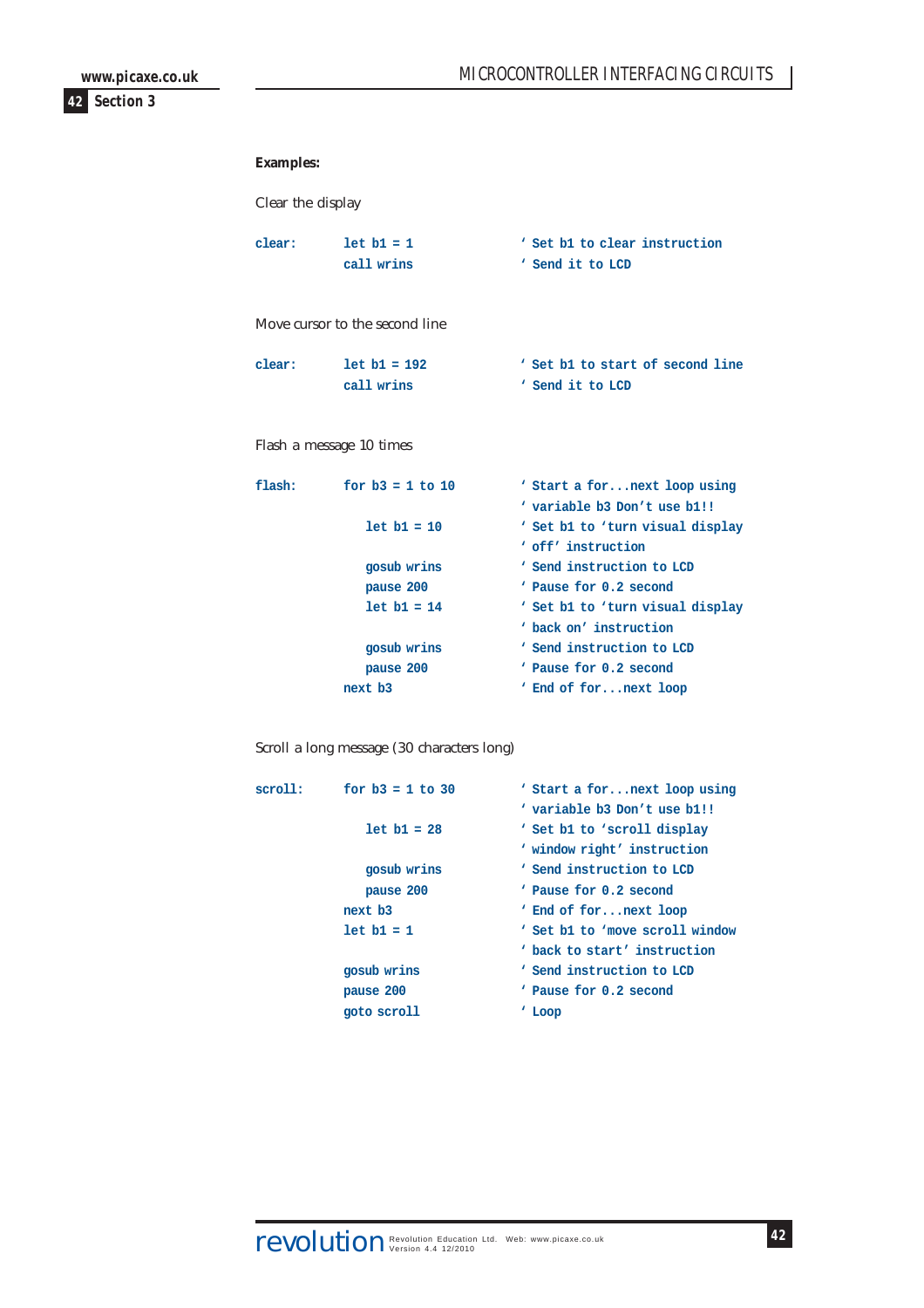# <span id="page-42-0"></span>**Advanced Interfacing 2 - Serial Interfacing to a Computer.**

Most computers can 'talk' to other devices by serial communication. Serial communication uses a common 'protocol' (or code) where characters are converted into numbers and then transmitted via cables. A computer mouse normally 'communicates' serially with a computer, and computer modems work by turning these numbers into sounds to travel down telephone lines.

As all computers use the same ASCII code for transmitting and receiving characters it is relatively easy to program the PICAXE microcontroller to 'talk' to any type of computer. All that is needed is a suitable cable and some very simple electronic circuits.

#### **Connecting to the Computer**

The system we will use requires just three wires between the computer and the microcontroller. The ground wire provides a common reference, the RX wire sends signals from the computer to the PICAXE microcontroller, and the TX wire sends signals from the PICAXE microcontroller to the computer.

The best way to make a serial cable is to buy a serial 'extension' cable and cut it in half. This will give two cables with a suitable connector at each end. The diagrams below show the various wiring connections required.



#### **Computer Communication Software**

To use this system a communication software package is required for the PC. The examples below use the Terminal option within the Programming Editor software, but any communications package can be used.

There are various different protocols that can be used for serial communication, and it is important that both the computer and the microcontroller use the same setting. The 2400,N,8,1 protocol is used here, which means baud speed 2400, no parity, 8 data bits and one stop bit. This baud speed is quite slow by modern standards, but is quite sufficient for the majority of project work tasks. All 'handshaking' (hardware or software) must also be disabled.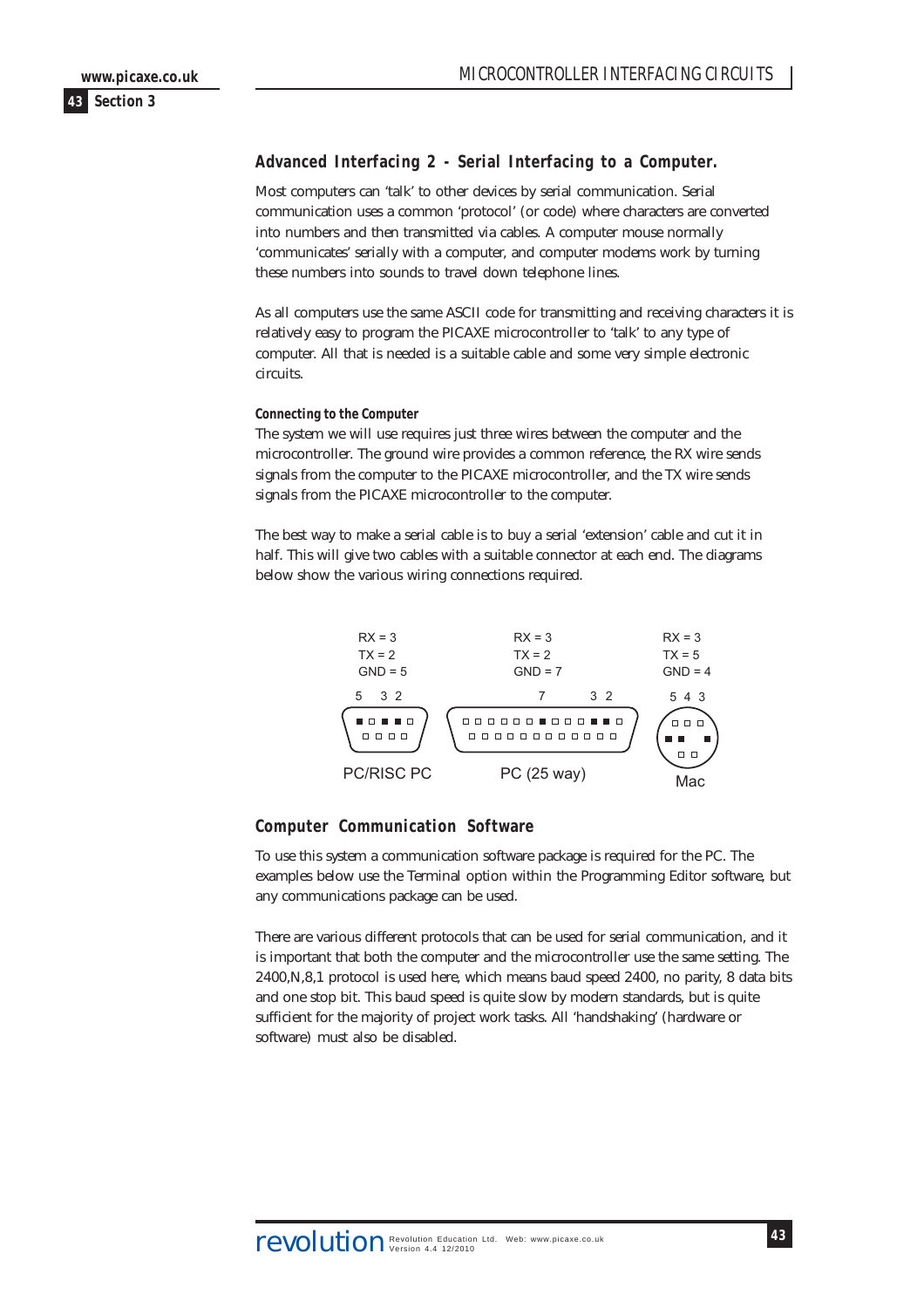**PICAXE Microcontroller Interfacing Circuit**

The system described here requires just three wires between the computer and the PICAXE microcontroller. Strictly speaking RS232 serial voltages should be at ±15V, but the standard 5V from the on-board 5V regulator will be used here. This is not the industry standard, but works perfectly OK with the majority of computers. This is the circuit that will be used use for serial communication.

To provide true RS232 voltages another integrated circuit is required. The most common IC used is the MAX232, which has on-board voltage boosters to create the required voltage swing. If this setting is used it is necessary to change the N2400 (negative) in all the serial software commands to T2400 (true positive). ONLY USE ONE OF THESE TWO CIRCUIT OPTIONS!



NB. Note polarity - capacitors connected to pins 2 and 6 are connected 'upside down'.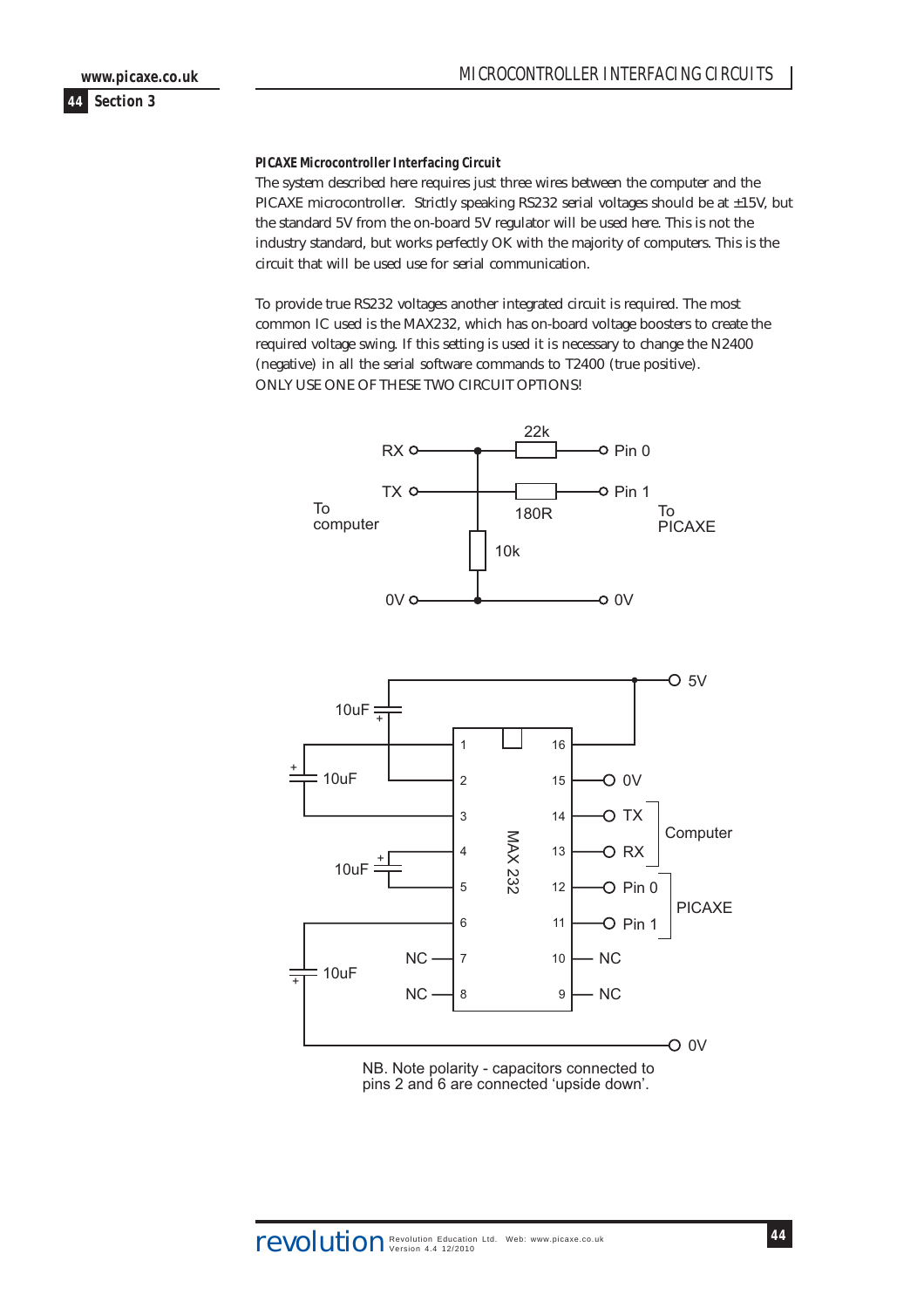**Transmitting Characters to the Computer Screen**

The following program will transmit the word 'Hello' to the computer screen over and over again. If the cable is connected and the communication software is operating correctly, the word will appear every second.

| main: serout 1, N2400, ("Hello") | ' Send the word 'Hello'             |
|----------------------------------|-------------------------------------|
| serout 1, N2400, (10, 13)        | ' Send the 'new line' instructions. |
| pause 1000                       | ' Wait one second                   |
| goto main                        | ' Loop back to the start            |

Notice that "text" must be enclosed within speech marks. This tells the microcontroller to convert the text into a string of ASCII codes. Individual ASCII codes can be transmitted by just giving their numbers. Therefore the two commands below achieve the same task:

**serout 1,N2400,("Hello") serout 1,N2400,(72,101,108,108,111)**

**Receiving Keyboard Input from the Computer**

It can be useful to be able to use a keyboard for people to 'answer' questions. This is achieved by using the serin command as shown below.

```
main: serout 1,N2400,(10,13) ' Start a new line
     serout 1,N2400,("Press a key- ") ' Send a message
     serin 0,N2400,b1 b Receive a character into variable b1
     serout 1,N2400,(b1) ' Transmit character back to the screen
     if b1="a" then hot ' Is character 'a'? If yes goto hot
     goto main ' No, so loop back to start
hot: serout 1,N2400, (10,13,"A is the Hot Key!")
                                 ' Send message
     goto main ' Loop back to start
```
If this program is run and then a key is pressed on the keyboard, the character will appear on the screen. This

is the microcontroller (not the computer) working. The keyboard press has been received from the keyboard and then transmitted back to the screen!